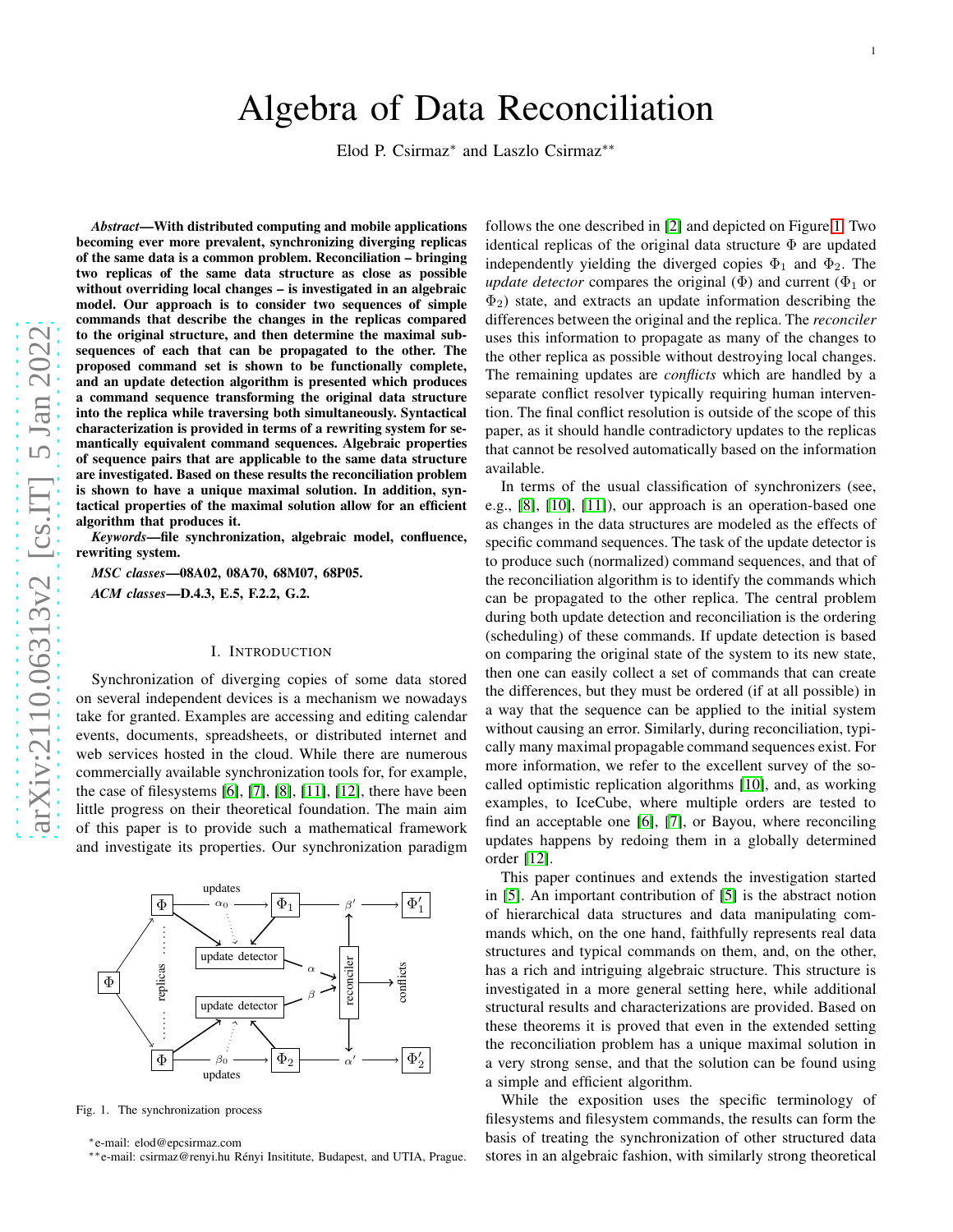foundations.

The paper is organized as follows. Hierarchical data structures and commands on which the algebraic setting is based are defined in Section [II](#page-1-0) as *filesystems* and *filesystem commands*. Typical "real" filesystems and filesystem commands can be easily modeled using these abstract notions. The suggested command set is complete in the sense that any filesystem can be transferred into any other one by an appropriately chosen command sequence. Command pairs are considered in Section [III](#page-3-0) where a set of (syntactical) rewriting rules are defined. These rules define a syntactical consequence relation among command sequences (one sequence can be derived from the other one using the rewriting rules), which is shown to coincide with the semantic consequence relation for an important subset of command sequences. This subset, called *simple sequences*, is introduced in Section [IV](#page-4-0) where additional properties are stated and proved. The update detection algorithm is detailed in Section [V.](#page-6-0) In reference to rewriting systems, sequence pairs applicable to the same filesystem are called *refluent*. Understanding their structure requires significant effort. Section [VI](#page-6-1) proves several partial results which are used in Section [VII](#page-8-0) where the uniqueness of the maximal reconciliation is proved together with the correctness of the algorithm identifying it. Finally Section [VIII](#page-9-6) summarizes the results and lists some open problems.

#### II. DEFINITIONS

<span id="page-1-0"></span>Informally, a *filesystem* is modeled as a function which populates some fixed virtual namespace N with values from a set V. Elements of this virtual namespace N are *nodes*, which are arranged into a tree-like structure reflecting the hierarchical structure of the namespace. A filesystem assigns values to each virtual node such that along each path starting from a root there are finitely many directories, followed by an optional file value, followed by empty values. This virtual namespace can actually reflect the (fully qualified) names of all imaginable files and directories. In this case, renaming a file (or a directory) means that the contents of the file (or the whole directory subtree) is moved from one location to another.

## *A. Node structure*

Formally, we fix an arbitrary and possibly infinite *node structure*  $\mathbb N$  endowed with the partial function  $\uparrow : \mathbb N \to \mathbb N$ which returns the parent of every non-root node (it is not defined on roots of which there might be several). This function must induce a tree-like structure, which means that there must be no loops or infinite forward chains. We say that n *is above* m and write  $n \prec m$  if  $n = \uparrow^{i}(m)$  for some  $i \geq 1$ . As usual,  $n \leq m$  means  $n \leq m$  or  $n = m$ , which is a partial order on N. Minimal elements of this partial order are the roots of N. The nodes *n* and *m* are *comparable* if either  $n \leq m$  or  $m \leq m$ , and they are *uncomparable* or *independent*, written as  $n \parallel m$ , otherwise.

## *B. Filesystem values, filesystems*

A filesystem populates the nodes with values from a set V of possible filesystem values. V is partitioned into directory, file, and empty values as  $\mathbb{V} = \mathbb{D} \cup \mathbb{F} \cup \mathbb{O}$ . For a value  $v \in \mathbb{V}$ its *type*, denoted by  $tp(v)$ , is the partition it belongs to, thus it is one of  $\mathbb{D}$ , or  $\mathbb{F}$  or  $\mathbb{O}$ . A *filesystem* is a function  $\Phi : \mathbb{N} \to \mathbb{V}$ which has the *tree property*: along any branch starting from a root there are zero or more directory values, then zero or one file value which is followed by empty values only.<sup>[1](#page-1-1)</sup> We assume that neither  $\mathbb D$  nor  $\mathbb O$  is empty, and  $\mathbb F$  has at least two elements. The collection of all filesystems is denoted by  $X$ .

# *C. Filesystem commands*

The set of available filesystem commands will be denoted by  $\Omega$ , and the application of a command  $\sigma \in \Omega$  to the filesystem  $\Phi \in \mathcal{X}$  will be written as the left action  $\sigma \Phi$ . If  $\sigma$ is not applicable to  $\Phi$  then we say that  $\sigma$  *breaks*  $\Phi$ , which is denoted by  $\sigma \Phi = \bot$ . Thus filesystem commands are modeled as functions mapping X into  $\mathcal{X} \cup \{\perp\}$ , where  $\perp$  indicates failure.

The actual command set is specified so that, on one hand, it reflects the usual filesystem commands, and, on the other, it is more symmetric and more uniform. It is well-known that the actual choice of the command set has profound impact on whether reconciliation is possible or not, see [\[4\]](#page-9-7), [\[9\]](#page-9-8), and one of the main contributions of [\[5\]](#page-9-5) is the systematic symmetrization of the traditional filesystem command set. Accordingly, commands in  $\Omega$  are represented by triplets specifying

- a node  $n \in \mathbb{N}$  on which the command acts,
- a precondition which specifies the type of the value the filesystem must have at node  $n$  before executing the command, and
- a replacement value to be stored at  $n$ .

Such a command is applicable if the precondition holds, and preforming the replacement does not destroy the tree property of the filesystem.

Formally, the commands in  $\Omega$  are the triplets  $\sigma = \langle n, t, x \rangle$ where  $n \in \mathbb{N}$  is a node,  $t \in \{\mathbb{D}, \mathbb{F}, \mathbb{O}\}\$  specifies the precondition by requesting the current filesystem value at  $n$  to have type t, and  $x \in V$  is the replacement value. The *input* and *output type* of the command  $\sigma = \langle n, t, x \rangle$  is t and tp(x), respectively. The effect of the command  $\langle n, t, x \rangle$  on the filesystem  $\Phi \in \mathcal{X}$ is defined as

$$
\langle n, t, x \rangle \Phi = \begin{cases} \Phi_{[n \to x]} & \text{if } \mathsf{tp}(\Phi(n)) = t \text{ (precondition)} \\ \text{and } \Phi_{[n \to x]} \in \mathcal{X} \text{ (tree property)}; \\ \perp & \text{otherwise,} \end{cases}
$$

where the operator  $\Phi_{[n \to x]}$  changes the value of the function  $\Phi$  only at *n* to *x* as

$$
\Phi_{[n \to x]}(m) = \begin{cases} x & \text{if } m = n, \\ \Phi(m) & \text{otherwise.} \end{cases}
$$

<span id="page-1-1"></span><sup>1</sup>This definition allows filesystems with infinitely many non-empty nodes, requiring only that every branch is eventually empty. The set  $F$  reflects all possible file contents together with additional metainformation. Also, the set O of "empty" values is not required to have a single element only.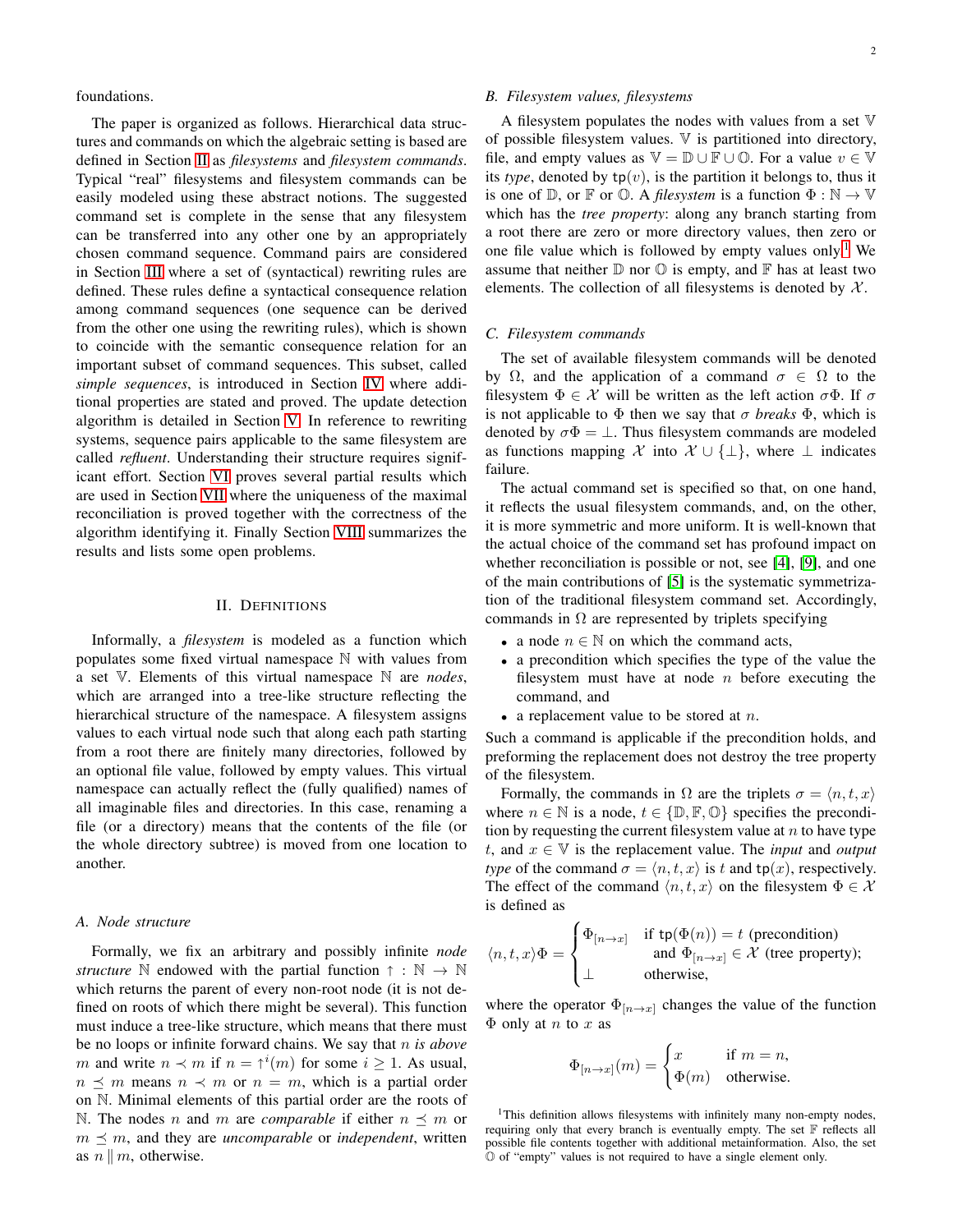If nodes encode the used namespace, then, for example, the typical filesystem command "*rmdir* n" corresponds to the abstract command  $\langle n, \mathbb{D}, \mathsf{o} \rangle$  where  $\mathsf{o} \in \mathbb{O}$  is some empty value; this command fails when either  $n$  is not a directory (input type mismatch), or the directory is not empty (after the replacement the tree property is violated). Similarly, editing a file at location n is captured by the command  $\langle n, \mathbb{F}, f \rangle$  where  $f \in \mathbb{F}$  represents the new file content.

Two additional filesystem commands, denoted by  $\epsilon$  and  $\lambda$ , will be defined. In practice they do not naturally occur, and are not elements of  $Ω$ , but they are are useful when arguing about command sequences. The command  $\epsilon$  breaks every filesystem while  $\lambda$  acts as identity:  $\epsilon \Phi = \perp$  and  $\lambda \Phi = \Phi$  for every  $\Phi \in \mathcal{X}$ . These commands have no nodes, or input or output types. Commands in  $\Omega$  are denoted by  $\sigma$ ,  $\tau$  and  $\omega$ .

#### *D. Command categories*

A command  $\langle n, t, x \rangle$  matches the pattern  $\langle n, T, X \rangle$  if  $t \subset T$ and  $x \in X$ . Only data types  $\mathbb{D}$ ,  $\mathbb{F}$ ,  $\mathbb{O}$ , and their unions will be used in place of T and X with the union sign omitted. In a pattern the symbol · matches any value.

Depending on their input and output types commands can be partitioned into nine disjoint classes. *Structural commands* change the type of the stored data, while *transient commands* retain it. In other words, commands matching  $\langle \cdot, \mathbb{O}, \mathbb{F} \mathbb{D} \rangle$ ,  $\langle \cdot, \mathbb{F}, \mathbb{OD} \rangle$ , or  $\langle \cdot, \mathbb{D}, \mathbb{OP} \rangle$  are structural commands, while those matching  $\langle \cdot, \mathbb{F}, \mathbb{F} \rangle$ ,  $\langle \cdot, \mathbb{O}, \mathbb{O} \rangle$ , or  $\langle \cdot, \mathbb{D}, \mathbb{D} \rangle$  are transient ones.

Structural commands are further split into *up* and *down* commands, where up commands "upgrade" the type from O to  $\mathbb F$  to  $\mathbb D$ , while down commands "downgrade" the type of the stored value. That is, up commands are those matching  $\langle \cdot, \mathbb{O}, \mathbb{F} \mathbb{D} \rangle$  and  $\langle \cdot, \mathbb{F}, \mathbb{D} \rangle$ , while down commands are matching  $\langle \cdot, \mathbb{D}, \mathbb{FO} \rangle$  and  $\langle \cdot, \mathbb{F}, \mathbb{O} \rangle$ . The type of the command  $\sigma =$  $\langle n, t, x \rangle$  is tp $(\sigma) = \langle n, t, \text{tp}(x) \rangle$ , and then tp $(\sigma) = \text{tp}(\sigma')$  iff  $\sigma$ and  $\sigma'$  have the same node, same input type and same output type.

# *E. Command sequences*

The free semigroup generated by  $\Omega$  is  $\Omega^*$ ; this is the set of finite command sequences including the empty sequence  $\lambda$ . Elements of  $\Omega^*$  act from left to right, that is,  $(\alpha \sigma)\Phi = \sigma(\alpha \Phi)$ where  $\sigma \in \Omega$  and  $\alpha \in \Omega^*$ . This definition is in full agreement with the definition of the special command  $\lambda$ . A command sequence  $\alpha$  breaks a filesystem  $\Phi$  if some initial segment of  $\alpha$ breaks it. In other words,  $(\sigma \alpha)\Phi = \perp$  if either  $\alpha \Phi = \perp$ or  $\sigma(\alpha\Phi) = \perp$ . We use  $\alpha$ ,  $\beta$  and  $\gamma$  to denote command sequences.

We write  $\alpha \subseteq \beta$  to denote that  $\beta$  *semantically extends*  $\alpha$ , that is,  $\alpha \Phi = \beta \Phi$  for all filesystems  $\Phi$  that  $\alpha$  does not break. Similarly,  $\alpha \equiv \beta$  denotes that  $\alpha$  and  $\beta$  are *semantically equivalent*, meaning  $\alpha \Phi = \beta \Phi$  for all  $\Phi \in \mathcal{X}$ . Clearly,  $\alpha \equiv \beta$ if and only if both  $\alpha \sqsubseteq \beta$  and  $\beta \sqsubseteq \alpha$ . As  $\epsilon$  breaks every filesystem,  $\alpha \not\equiv \epsilon$  means that  $\alpha$  is defined on some filesystem. In this case we say that  $\alpha$  is a *non-breaking sequence*.

For  $\Delta \subseteq \Omega^*$  and  $\alpha \in \Omega^*$ ,  $\Delta \models \alpha$  denotes that for every filesystem  $\Phi$ , if none of  $\delta \in \Delta$  breaks  $\Phi$ , then neither does  $\alpha$ . This relation shares many properties of the "consequence" relation used in mathematical logic. As usual,  $\Delta \models \Delta'$  means that  $\Delta \models \delta$  for all  $\delta \in \Delta'$ , and we also write  $\delta \models \alpha$  instead of  $\{\delta\} \models \alpha$ . The following claims are immediate from the definitions.

<span id="page-2-1"></span>**Proposition 1.** (a) *If*  $\alpha \in \Delta$  *then*  $\Delta \models \alpha$ . (b) *If*  $\Delta \models \alpha$  *and*  $\Delta \subseteq \Delta'$ , then  $\Delta' \models \alpha$ . (c) If  $\Delta \models \Delta'$  and  $\Delta' \models \alpha$  then  $\Delta \models \alpha$ . (d)  $\Delta \models \alpha$  *if and only if*  $\Delta' \models \alpha$  *for some finite*  $\Delta' \subseteq \Delta$ *.* (e)  $\alpha\beta \vDash \alpha$ . (f) If  $\Delta \vDash \alpha$ , then  $\{\gamma\delta : \delta \in \Delta\} \vDash \gamma\alpha$ . П

Property (f) is an analog of the preconditioning property in logical systems. Observe that  $\alpha$  is non-breaking iff  $\alpha \nvDash \epsilon$ ; and  $\delta \sqsubseteq \alpha$  implies  $\delta \models \alpha$  as the latter only requires that  $\alpha$  is defined where  $\delta$  is defined, while the former also requires that where they are both defined their effect is the same.

For two sequences  $\{\alpha, \beta\} \not\vDash \epsilon$  iff there is a filesystem on which both  $\alpha$  and  $\beta$  are defined. With an eye on rewriting systems [\[1\]](#page-9-9), such a pair is called *refluent*.

#### *F. Update detection and reconciliation*

A command-based reconciliation system works with two command sequences  $\alpha$  and  $\beta$  that have been applied to a single filesystem  $\Phi$  yielding two different replicas  $\Phi_1$  and  $\Phi_2$ which we need to reconcile. While it is conceivable that the sequences are based on records of the executed filesystem operations, in several filesystem implementations no such records exist. In these cases the command sequences must be created by comparing  $\Phi_1$  (or  $\Phi_2$ ) to  $\Phi$ . This process is called *update detection,* in which we also include transforming the resulting (or provided) command sequence into a canonical form required by reconciliation. Our first result is that the chosen set of filesystem commands has the required expressive power: one can always find a command sequence that transforms the original filesystem into the replica.

<span id="page-2-0"></span>Theorem 2 (Informal, update detection). (a) *Given arbitrary filesystems* Φ<sup>1</sup> *and* Φ*, there exists a canonical command sequence*  $\alpha$  *such that*  $\Phi_1 = \alpha \Phi$ *. The commands in*  $\alpha$  *can be found by traversing* Φ *and* Φ<sup>1</sup> *while searching for different node content; the order of the commands can be found in quadratic time in the length of*  $\alpha$ *.* 

(b) *Given any command sequence that transforms*  $\Phi$  *to*  $\Phi_1$ *, the corresponding canonical sequence can be created from it in quadratic time.*  $\Box$ 

*Reconciliation* is the process of merging the diverging replicas as much as possible, and mark cases where it is not possible to do so without further—usually human—input as *conflicts.* In our approach it means applying as many updates (commands) as possible that have been applied to one replica to the other without breaking the filesystem or overriding local changes. The remaining commands are marked as conflicting updates. Resolving these conflicts, as they require knowledge and input not available in the filesystems, is outside the scope of the reconciliation algorithm. More formally, β ′ is a *reconciler for* α *over* β if

- $\beta'$  consists of commands from  $\beta$ ;
- for any  $\Phi$ ,  $\beta'$  is applicable to  $\alpha\bar{\Phi}$  whenever both  $\alpha\bar{\Phi}$  and  $\beta\Phi$  are defined;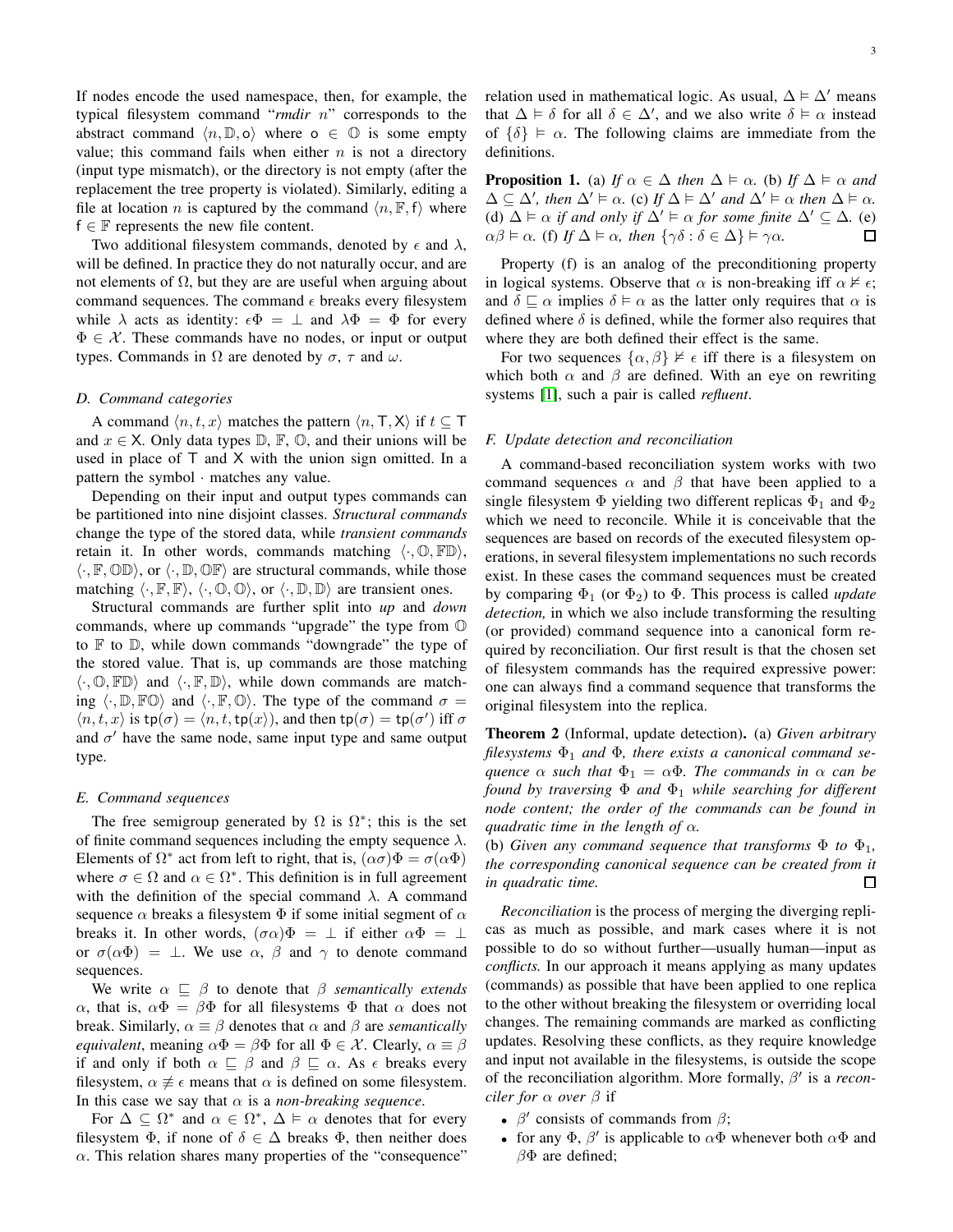• no command in  $\beta'$  overrides the effect of any command from  $\alpha$ .

The main result of this paper is that in this algebraic framework the reconciliation problem has a unique maximal solution in a very strong sense.

<span id="page-3-1"></span>**Theorem 3** (Informal, reconciliation). *Suppose*  $\alpha$  *and*  $\beta$  *are canonical sequences, and there is at least one filesystem neither of them breaks. Then there is a maximal reconciler* β ′ *for* α *over* β *which can be created from* α *and* β *in quadratic time. Moreover,* β ′ *is optimal in a very strong sense: for any sequence* β ′′ *consisting of commands of* β*, if* β ′′ *contains a command not in* β ′ *, then either* β ′′ *overrides a change made by*  $\alpha$ *, or*  $\alpha\beta''$  *breaks every filesystem.*  $\Box$ 

Theorem [2](#page-2-0) is proved in Section [V](#page-6-0) as Theorems [19](#page-6-2) and [20,](#page-6-3) while Theorem [3](#page-3-1) follows from Theorem [28](#page-8-1) in Section [VII](#page-8-0) and the discussion following its proof.

# III. RULES ON COMMAND PAIRS

<span id="page-3-3"></span><span id="page-3-0"></span>**Proposition 4** (Command pairs 1). *Suppose*  $\sigma, \tau \in \Omega$  *are on the same node* n*. Then exactly one of the following possibilities hold:*

(a)  $\sigma\tau \sqsubseteq \omega$  *for some*  $\omega \in \Omega$  *also on node n*, (b)  $\sigma\tau \equiv \epsilon$ .

*Proof.* Let the two commands be  $\sigma = \langle n, t, x \rangle$  and  $\tau =$  $\langle n, q, y \rangle$ , respectively. If tp $(x) \neq q$ , then case (ii) holds. If  $tp(x) = q$ , then the combined effect of the commands is the same as that of the command  $\omega = \langle n, t, y \rangle$ . In general only  $\Box$  is true as  $\sigma = \langle n, t, x \rangle$  could break a filesystem on which  $\omega = \langle n, t, y \rangle$  works.  $\Box$ 

To maintain the tree property, certain command pairs on successive nodes can only be executed in a certain order. This notion is captured by the binary relation  $\sigma \ll \tau$ .

**Definition.** For a command pair  $\sigma$ ,  $\tau \in \Omega$  the binary relation  $\sigma \ll \tau$  holds if the pair matches either  $\langle n, \mathbb{DF}, \mathbb{O} \rangle \ll$  $\langle \uparrow n, \mathbb{D}, \mathbb{F} \mathbb{O} \rangle$  or  $\langle \uparrow n, \mathbb{O} \mathbb{F}, \mathbb{D} \rangle \ll \langle n, \mathbb{O}, \mathbb{F} \mathbb{D} \rangle.$ 

Observe that  $\sigma \ll \tau$  implies that  $\sigma$  and  $\tau$  are structural commands on consecutive nodes, and either both are up commands, or both are down commands. Also, if  $\sigma_1 \ll \sigma_2 \ll \sigma_3$ then all three commands are in the same category, thus the corresponding nodes are going up or going down. In particular, there are no commands which would form a ≪-cycle.

**Definition.** Let  $\sigma$  be on node *n*, and  $\tau$  be on a different node m. The (symmetric) binary relation  $\sigma \parallel \tau$  holds in the following cases:  $n$  and  $m$  are uncomparable; or if  $n$  and  $m$ are comparable then either the command on the higher node matches  $\langle \cdot, \mathbb{D}, \mathbb{D} \rangle$ , or the command on the lower node matches  $\langle \cdot, \mathbb{O}, \mathbb{O} \rangle$ , or both.

<span id="page-3-2"></span>Proposition 5 (Command pairs 2). *Suppose* σ *and* τ *are on different nodes.* (a)  $\sigma \parallel \tau$  *if and only if*  $\sigma \tau \equiv \tau \sigma \not\equiv \epsilon$ ;

(b) *if*  $\sigma \nparallel \tau$  *then*  $\sigma \tau \not\equiv \epsilon \Leftrightarrow \sigma \ll \tau$ *.* 

*Proof.* Tedious, but straightforward case by case checking. □ An immediate consequence of Proposition [5](#page-3-2) is

<span id="page-3-5"></span>Proposition 6. *If* σ *and* τ *are on different nodes, then exactly one of the following three possibilities hold:*  $\sigma \ll \tau$ , *or*  $\tau \ll \sigma$ , *or*  $\sigma\tau \equiv \tau\sigma$ *.*  $\Box$ 

# *A. Rewriting rules*

Statements in Propositions [4](#page-3-3) and [5](#page-3-2) can be considered as *rewriting rules* on command sequences where the command pair  $\sigma\tau$  on the left hand side can be replaced by one or two commands on the right hand side. Let us summarize these rewriting rules for future use.

<span id="page-3-4"></span>Proposition 7 (Rewriting rules). *For a command pair* στ*,*

(a) *if*  $\sigma$ ,  $\tau$  *are on the same node, then either*  $\sigma\tau \equiv \epsilon$ *, or*  $\sigma\tau \sqsubseteq \omega$  *for some*  $\omega \in \Omega$  *which is on the same node as*  $\sigma$  *and* τ *are;*

(b) *if*  $\sigma$ ,  $\tau$  *are on different nodes and*  $\sigma \ll \tau$ *, then*  $\sigma \tau \equiv \tau \sigma$ *if*  $\sigma \parallel \tau$ , and  $\sigma \tau \equiv \epsilon$  *otherwise.*  $\Box$ 

The syntactical rewriting rules indicated in Proposition [7](#page-3-4) fall into three patterns:

 $\sigma\tau \equiv \tau\sigma$  ( $\sigma$  and  $\tau$  commute);

 $\sigma \tau \equiv \epsilon$  (the pair, in this order, breaks every filesystem);  $\sigma\tau \sqsubseteq \omega$  for some single command  $\omega$ .

In the first two cases the rule preserves semantics, while in the last case extends it. To handle breaking sequences seamlessly, three additional rules are added expressing that  $\epsilon$  is an absorbing element [\[3\]](#page-9-10):

$$
\epsilon \epsilon \equiv \epsilon, \quad \sigma \epsilon \equiv \epsilon, \quad \epsilon \sigma \equiv \epsilon.
$$

**Definition.** For two command sequences  $\alpha \stackrel{\text{w}}{\sqsubseteq} \beta$  denotes that there is a rewriting sequence using the above rules which produces  $\beta$  from  $\alpha$ ; and  $\alpha \stackrel{w}{=} \beta$  denotes that there is a rewriting sequence using semantic preserving rules only.

Observe that  $\alpha \stackrel{\text{w}}{=} \beta$  is not symmetric but clearly transitive. With an abuse of notation, we write  $\alpha \equiv \beta$  to mean that either both  $\alpha \stackrel{w}{\equiv} \epsilon$  and  $\beta \stackrel{w}{\equiv} \epsilon$ , or  $\alpha \stackrel{w}{\equiv} \beta$  which clearly makes  $\stackrel{w}{\equiv}$ symmetric. This extended notation lets us rephrase Proposition [6](#page-3-5) in terms of rewriting:

<span id="page-3-6"></span>Proposition 8. *If* σ *and* τ *are on different nodes, then exactly one of the following three possibilities hold:*  $\sigma \ll \tau$ ,  $\tau \ll \sigma$ ,  $or \sigma \tau \stackrel{w}{\equiv} \tau \sigma.$  $\Box$ 

## *B. Functional completeness*

The command set  $\Omega$  is sufficiently rich to allow transforming any filesystem into any other one assuming that they differ at finitely many nodes only. The proof is constructive, meaning that it not only proves the existence of, but actually specifies an algorithm that creates, such a sequence.

<span id="page-3-7"></span>Theorem 9. *The command set* Ω *is complete in the following sense. Let*  $\Phi_0$  *and*  $\Phi_1$  *be two filesystems differing at finitely many nodes only. There is a command sequence*  $\alpha \in \Omega^*$  *which transforms the first filesystem to the other one as*  $\alpha \Phi_0 = \Phi_1$ .

*Proof.* By induction on the number of nodes  $\Phi_0$  and  $\Phi_1$  differ. If this number is zero, let  $\alpha$  be  $\lambda$ . Otherwise let n be one of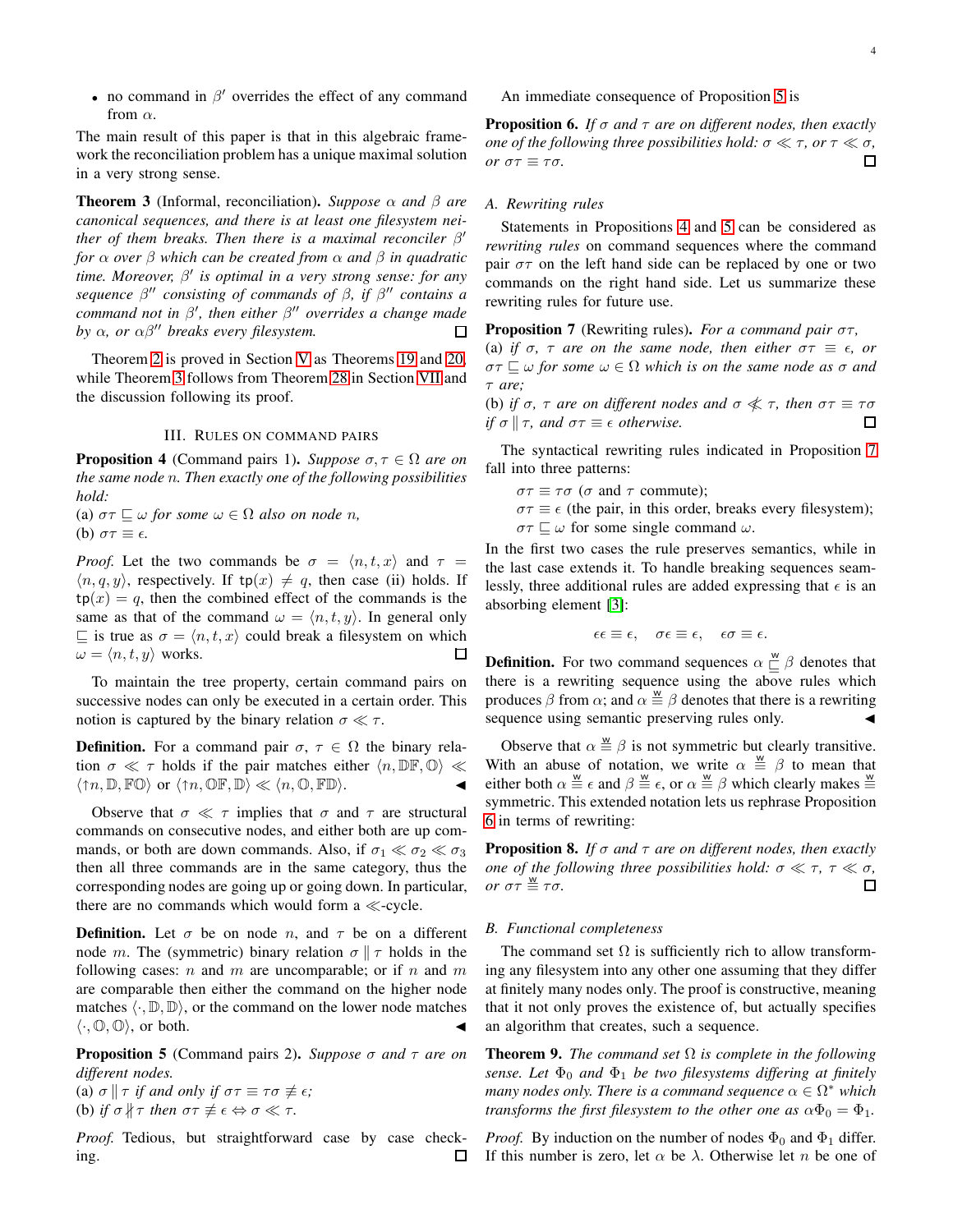the lowest nodes where  $\Phi_0(n) = x_0$  and  $\Phi_1(n) = x_1$  differ, that is, where  $\Phi_0(m) = \Phi_1(m)$  for every node m below n.

Let  $\Phi'_0$  be  $\Phi_{0[n\to x_1]}$  and  $\Phi'_1$  be  $\Phi_{1[n\to x_0]}$ . Clearly, the number of nodes at which  $\Phi'_0$  and  $\Phi_1$  differ is one less. If  $\Phi'_0$  is not broken, then the induction gives  $\alpha'$  for which  $\alpha' \Phi'_0 = \Phi_1$ , and we set  $\alpha$  to  $\langle n, \text{tp}(x_0), x_1 \rangle \alpha'$ . This does not break the filesystem because  $\Phi'_0 = \langle n, \text{tp}(x_0), x_1 \rangle \Phi_0$ . Similarly, if  $\Phi'_1$ is not broken, then the induction gives  $\alpha' \Phi_0 = \Phi'_1$  for some  $\alpha'$ , and we set  $\alpha$  to  $\alpha' \langle n, \text{tp}(x_0), x_1 \rangle$ .

It remains to show that either  $\Phi'_0 \in \mathcal{X}$  or  $\Phi'_1 \in \mathcal{X}$ , which holds if the corresponding function has the tree property. It is trivial if  $x_0$  and  $x_1$  have the same data type. Otherwise, as  $\Phi_0$ and  $\Phi_1$  have the same values below n, the filesystem in which the value at *n* is downgraded (in the sense that  $\mathbb{D} > \mathbb{F} > 0$ ) will retain the tree property. 口

Actually, a stronger statement has been proved. The command sequence transforming  $\Phi_0$  to  $\Phi_1$  consists of the commands

$$
\{\langle n, \operatorname{tp}(\Phi_0(n)), \Phi_1(n)\rangle : n \in \mathbb{N} \text{ and } \Phi_0(n) \neq \Phi_1(n)\}\
$$

<span id="page-4-0"></span>in some order. In particular, each command in  $\alpha$  is on a different node.

# IV. SIMPLE SEQUENCES

Since rewriting rules are semantically correct,  $\alpha \stackrel{\text{w}}{\equiv} \beta$  implies  $\alpha \equiv \beta$ , and  $\alpha \sqsubseteq \beta$  implies  $\alpha \sqsubseteq \beta$ . The natural question arises whether this set of rewriting rules is *complete*, meaning that the converse implication also holds:  $\alpha \equiv \beta$  implies  $\alpha \stackrel{\text{w}}{\equiv} \beta$ . We will prove in Theorem [18](#page-6-4) that this is indeed the case for the special class of *simple sequences*.

Definition. A finite command sequence is *simple* if it contains at most one command on each node.

Simple sequences form a semantically rich subset of  $\Omega^*$ : every command sequence can be turned into a simple one while extending its semantics (Theorem [12\)](#page-4-1). At the same time nonbreaking simple sequences have strong structural properties (Theorem [14\)](#page-5-0), which makes them suitable for reconciliation.

**Definition.** (a) The simple sequence  $\alpha \in \Omega^*$  *honors* ≪ provided that if two commands  $\sigma$  and  $\tau$  from  $\alpha$  satisfy  $\sigma \ll \tau$ , then  $\sigma$  precedes  $\tau$  in  $\alpha$ .

(b) The command  $\sigma \in \alpha$  is a *leader in*  $\alpha$  if it is  $\ll$ -minimal, that is, there is no  $\tau \in \alpha$  for which  $\tau \ll \sigma$ . In particular, each transient command is a leader.

<span id="page-4-3"></span>**Lemma 10.** (a) *Suppose for a simple sequence*  $\alpha = \alpha_1 \sigma \alpha_2$ where  $\sigma$  is a leader in  $\alpha$ . If  $\alpha \not\equiv \epsilon$ , then  $\alpha \not\equiv \sigma \alpha_1 \alpha_2$ .

(b) If the simple sequence  $\alpha$  does not honor  $\ll$ , then  $\alpha \stackrel{\text{w}}{\equiv} \epsilon$ . (c) Let  $\beta$  be a permutation of the simple sequence  $\alpha \neq \epsilon$  such *that*  $\beta$  *honors*  $\ll$ *. Then*  $\alpha \stackrel{\text{w}}{\equiv} \beta$ *.* 

*Proof.* All statements are consequences of the facts that exactly one of  $\sigma \tau \stackrel{w}{\equiv} \tau \sigma$ ,  $\sigma \ll \tau$  and  $\tau \ll \sigma$  holds (Proposition [8\)](#page-3-6), together with  $\tau \sigma \stackrel{\text{w}}{=} \epsilon$  when  $\sigma \nparallel \tau$  and  $\tau \nless \sigma$  (Proposition [5\)](#page-3-2).

(a) Let  $\tau$  be the last command in  $\alpha_1$ . Then  $\tau \sigma \stackrel{w}{=} \sigma \tau$  as we cannot have neither  $\tau \ll \sigma$  (as  $\sigma$  is a leader), nor  $\sigma \ll \tau$  (as  $\alpha \not\equiv \epsilon$ ).

(b) Let  $\sigma \ll \tau$  and consider the simple sequence  $\tau \alpha \sigma$ . Let the last command in  $\alpha$  be  $\sigma_1$ . If it commutes with  $\sigma$ , then swap them, and continue investigating the remaining commands between  $\tau$  and  $\sigma$ . If they do not,  $\sigma_1 \ll \sigma$  must hold as otherwise  $\tau \alpha \sigma$  would rewrite to  $\epsilon$ . Then, if  $\sigma_1$  commutes with  $\sigma_2$ , the command before it, swap them as before, otherwise  $\sigma_2 \ll \sigma_1$ . Ultimately the command we get following  $\tau$  is  $\sigma_k$ for some k. Now  $\tau$  and  $\sigma_k$  must be on comparable nodes; both of them are structural commands (thus  $\tau \nparallel \sigma_k$ ), and  $\tau \nparallel \sigma_k$ as there are no ≪-cycles, therefore  $\tau \sigma_k \stackrel{\text{w}}{=} \epsilon$ .

(c) By induction on the length of  $\alpha$ . Let  $\sigma$  be a leader in  $\alpha$ , then  $\alpha \equiv \sigma \alpha_1$  by (a). Let  $\beta = \beta_1 \sigma \beta_2$ . We claim  $\tau \sigma \equiv \sigma \tau$ for all  $\tau \in \beta_1$ . It is so as  $\tau \not\ll \sigma$  ( $\sigma$  is a leader), and  $\sigma \not\ll \tau$ (since  $\beta$  honors  $\ll$ ). Thus  $\beta \stackrel{\prime \omega}{=} \sigma \beta_1 \beta_2$ , and the induction on  $\alpha_1$  and  $\beta_1\beta_2$  gives the claim.  $\Box$ 

<span id="page-4-2"></span>**Lemma 11.** Let  $\alpha \neq e$  be a simple sequence which contains *the commands* σ *and* τ *on (comparable) nodes* n *and* m *such that*  $\sigma$   $\sharp$   $\tau$ *. Then*  $\sigma$  *and*  $\tau$  *are structural commands, and*  $\alpha$ *contains structural commands on all nodes between* n *and* m*.*

*Proof.* If  $n$  and  $m$  are immediately related, the claim is a consequence of Proposition [8.](#page-3-6)

If not, let  $\alpha$  be the shortest counterexample to this claim. Then  $\alpha$  must start with  $\sigma$  and end with  $\tau$  (we can assume this order), as otherwise a shorter counterexample would exist. Also,  $\alpha$  must contain more than two commands, as by Proposition [5](#page-3-2) it would otherwise rewrite to  $\epsilon$ .

Of  $\sigma$  and  $\tau$ , we consider the command that is on the lower node. If it is  $\sigma$ , isolate the first two commands in  $\alpha = \sigma \sigma' \beta$ . If  $\sigma \sigma' \equiv \sigma' \sigma$ , then  $\sigma \beta$  would be a shorter counterexample. Consequently, by Proposition [8,](#page-3-6)  $\sigma \ll \sigma'$ . It means that  $\sigma$  is a structural command, and  $\sigma'$  is a structural command on an immediate relative of *n* which is still below *m*. Therefore  $\sigma'$  $|\tau$ , and  $\sigma' \beta$  would be be a shorter counterexample. If  $\tau$  is on the lower node, we isolate the last two commands in  $\alpha = \beta \tau' \tau$ and proceed in a similar fashion.  $\Box$ 

<span id="page-4-1"></span>Theorem 12 (Rewriting theorem). *For each command se-* $\phi$  *quence*  $\alpha$  *either*  $\alpha \stackrel{w}{=} \epsilon$  *or there is a simple sequence*  $\alpha^*$  *such that*  $\alpha \sqsubseteq \alpha^*$ .

*Proof.* We assume  $\alpha$  is not simple. Let  $\sigma$  be the first command in  $\alpha$  for which there is an earlier command  $\tau$  on the same node. Let this node be *n*. Splitting  $\alpha$  around these commands we get

$$
\alpha = \beta \tau \gamma \sigma \beta'.
$$

Now  $\tau\gamma$  and  $\gamma\sigma$  are simple sequences. We claim that  $\tau\gamma\sigma$ simplifies (or rewrites to  $\epsilon$ ), which is proved by induction on the length of  $\gamma$ . If  $\gamma$  is empty, then it is guaranteed by Proposition [4.](#page-3-3) Otherwise let  $\tau'$  be the first command in  $\gamma$ . If  $\tau \tau' \stackrel{\text{w}}{=} \tau' \tau$ , then the induction hypothesis gives the claim. Thus we must have  $\tau \ll \tau'$  (as otherwise  $\tau \tau'$  would rewrite to  $\epsilon$ ). Similarly, if the last command in  $\gamma$  is  $\sigma'$ , then either  $\sigma' \sigma \stackrel{\text{w}}{=} \sigma \sigma'$ , when we are done, or  $\sigma' \ll \sigma$ .

If the length of  $\gamma$  is at least two, then  $\tau'$  and  $\sigma'$  are on different nodes (as  $\gamma$  is simple). We also know they are on nodes that are immediately related to  $n$ , and consequently  $n$ is between them. As both  $\tau'$  and  $\sigma'$  are structural commands,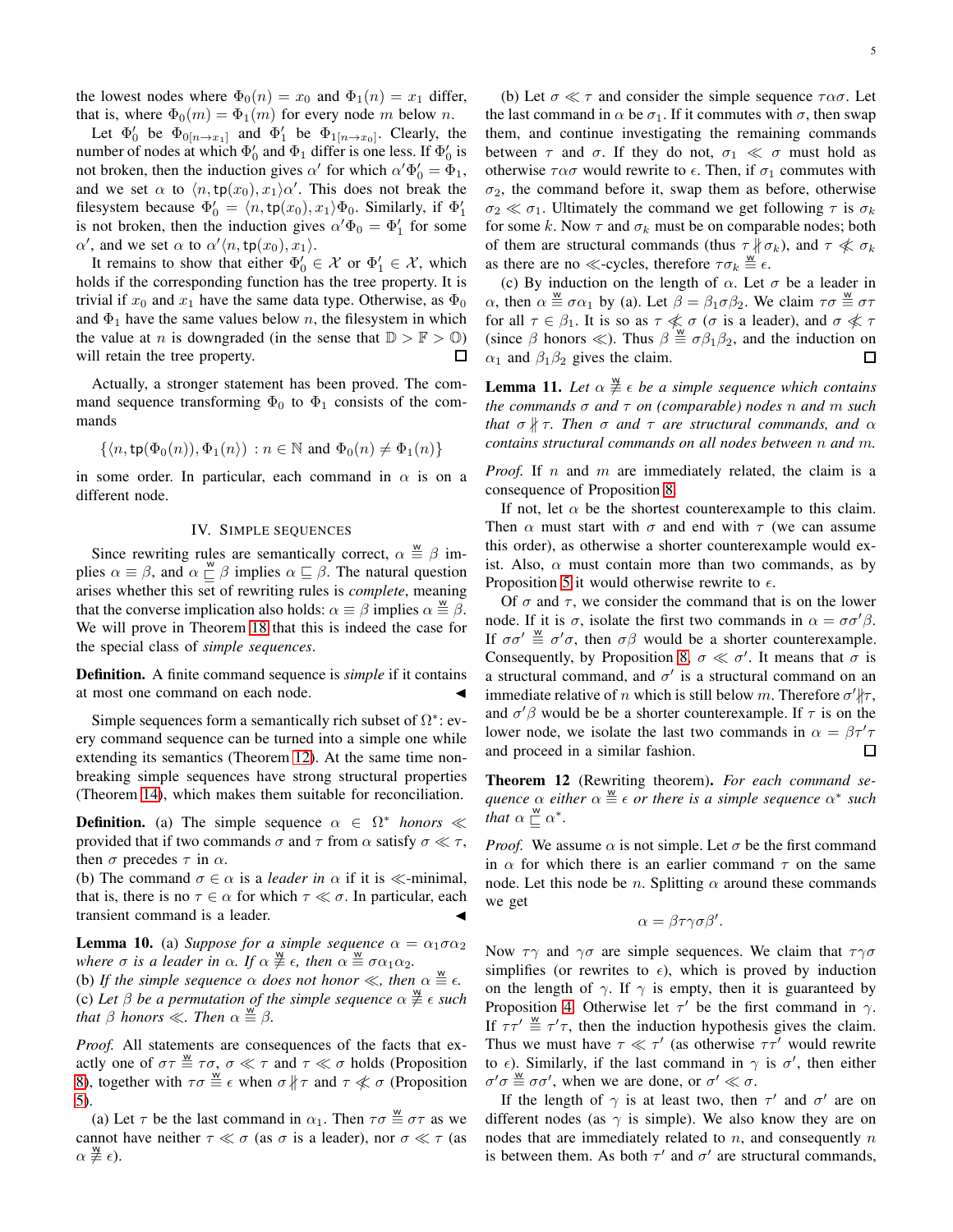from Lemma [11](#page-4-2) we know that  $\gamma$  contains a command on n, which is impossible.

Finally, if  $\gamma$  has a length of one, then  $\tau \ll \tau' = \sigma' \ll \sigma$ , contradicting the assumption that  $\tau$  and  $\sigma$  are on the same node.

**Definition.** (a) A ≪-*chain* is a command sequence  $\sigma_1$  ≪  $\sigma_2 \ll \cdots \ll \sigma_k$  connecting  $\sigma_1$  and  $\sigma_k$  (or  $\sigma_k$  and  $\sigma_1$ ).

(b) A finite set T of nodes is a *subtree rooted at*  $n \in T$  if every other element of T is below n, and if  $t \in T$ , then nodes between  $t$  and  $n$  are also in  $T$ .

(c) Finally,  $S \subset \Omega$  is a *simple set* if all commands in S are on different nodes, and for any two  $\sigma, \tau \in S$  either  $\sigma \parallel \tau$ , or S contains a ≪-chain connecting  $\sigma$  and  $\tau$ .

Some structural properties of simple sets are summarized below to paint an intuitive picture of their structure. To this end let  $S \subset \Omega$  be a fixed simple set. Split the set of nodes of the commands in S into three disjoint parts  $N_{\mathbb{D}} \cup N_{\mathbb{Q}} \cup N_*$ as follows. If a command in S matches  $\langle n, \mathbb{D}, \mathbb{D} \rangle$ , then put its node *n* into  $N_{\mathbb{D}}$ ; if it matches  $\langle n, \mathbb{O}, \mathbb{O} \rangle$ , then put *n* into  $N_{\mathbb{Q}}$ , otherwise put it into  $N_{*}$ . The following statements are immediate from the definition.

**Proposition 13.** (a) *No node in*  $N_{\mathbb{D}}$  *is below any node in*  $N_{\mathbb{O}} \cup N_*$ .

(b) *No node in*  $N_{\mathbb{O}}$  *is above any node in*  $N_{\mathbb{D}} \cup N_*$ *.* 

(c) N<sup>∗</sup> *is a disjoint union of subtrees whose roots are pairwise uncomparable.*

(d) *If*  $\sigma, \tau \in S$ ,  $\sigma \ll \tau$ , then  $\sigma$  *and*  $\tau$  *are on consecutive nodes in the same subtree of*  $N_*$ *. Conversely, if*  $T \subset N_*$  *is one of the subtrees and*  $\sigma$ ,  $\tau \in S$  *are commands on consecutive nodes of* T *, then* σ ≪ τ *or* τ ≪ σ*. Moreover, the commands with nodes in* T *are either all up commands, or all down commands.*

(e) *Leaders (*≪*-minimal elements) of* S *are the commands on nodes in*  $N_{\mathbb{D}} \cup N_{\mathbb{O}}$ *, on the root nodes of up-subtrees, and on the leaves of down-subtrees.* □

<span id="page-5-0"></span>Theorem 14 (Structural theorem of simple sequences). *Let*  $\alpha \overset{\mathsf{w}}{\neq} \epsilon$  be a simple sequence. Then

(a)  $\alpha$  *honors the relation*  $\ll$ ;

(b) *if*  $\beta$  *is a permutation of*  $\alpha$  *and*  $\beta$  *honors*  $\ll$ *, then*  $\beta \stackrel{w}{=} \alpha$ *;* (c) *the set of commands in*  $\alpha$  *is a simple set.* 

(d) *Suppose the commands of the sequence* β *form a simple set, and*  $\beta$  *honors*  $\ll$ *. Then*  $\beta \neq \epsilon$ *.* 

*Proof.* (a) and (b) has been proved in Lemma [10.](#page-4-3)

(c) is a direct consequence of Lemma [11.](#page-4-2) We know the commands in  $\alpha$  apply to different nodes, and that for any  $\sigma \nparallel \tau$  there is a chain of commands on immediately related nodes leading from one to the other. The details of the proof show that they must also form a ≪-chain.

(d) All applicable rewriting rules are of the form  $\sigma \tau \stackrel{w}{=} \tau \sigma$ and  $\sigma \tau \stackrel{\text{w}}{\equiv} \epsilon$ . It means that  $\beta \stackrel{\text{w}}{\equiv} \epsilon$  if and only if one can use the commutativity rules to rearrange  $\beta$  to contain two consecutive commands to which the  $\sigma \tau \stackrel{w}{=} \epsilon$  rule would apply. Assume this is the case. Then  $\sigma \nparallel \tau$ , thus  $\sigma$  and  $\tau$  are connected by some  $\ll$ -chain  $\sigma = \sigma_1 \ll \cdots \ll \sigma_k = \tau$ . We also know  $k > 2$ . Observe that  $\sigma_1, \ldots, \sigma_k$  must appear in  $\beta$  in this order, and this order remains after applying any commutativity rule. This is a contradiction as then  $\sigma$  and  $\tau$  can never become consecutive commands. П

**Definition.** For sequences  $\alpha$ ,  $\beta$  we write  $\alpha \parallel \tau$  to mean  $\sigma \parallel \tau$ for all  $\sigma \in \alpha$ ; and write  $\alpha \parallel \beta$  to mean  $\alpha \parallel \tau$  for all  $\tau \in \beta$ .

An immediate consequence of Theorem [14](#page-5-0) is the following.

<span id="page-5-1"></span>**Proposition 15.** Let  $\alpha\tau$  be a simple sequence where  $\alpha \not\equiv \epsilon$ . *Then*

(a)  $\alpha \tau \stackrel{\text{w}}{\neq} \epsilon$  *if and only if either*  $\alpha \parallel \tau$  *or*  $\sigma \ll \tau$  *for some*  $\sigma \in \alpha$ .

(b)  $\tau \alpha \overset{\omega}{\neq} \epsilon$  *if and only if either*  $\tau \parallel \alpha$  *or*  $\tau \ll \sigma$  *for some*  $\Box$  $\sigma \in \alpha$ .

Our next goal is to show that on simple sequences the set of rewriting rules is semantically complete in a strong sense. To this end we first state a result which shows that the filesystem commands capture a surprising amount of information. If the simple sequence  $\alpha$  does not break  $\Phi$ , then clearly  $\Phi$  must match the input type of every command in  $\alpha$ . This simple necessary condition is almost sufficient.

<span id="page-5-2"></span>**Theorem 16.** Let  $\alpha \neq e$  be a simple sequence and  $\Phi \in \mathcal{X}$  be *a filesystem.* α *does not break* Φ *if and only if the following conditions hold for each*  $\sigma \in \alpha$ *:* 

(a) If  $\sigma$  *is on node n, then*  $\Phi(n)$  *has the data type required by* σ*.*

(b) If  $\sigma$  *is a leader matching*  $\langle n, \mathbb{O}, \mathbb{FD} \rangle$ *, then the nodes above* n *are directories.*

(c) If  $\sigma$  matches  $\langle n, \mathbb{D}, \mathbb{FO} \rangle$ , then nodes below n not mentioned *in* α *are empty.*

*Proof.* The conditions are clearly necessary. For the converse use induction on the length of  $\alpha$ . Let  $\Phi$  be a filesystem satisfying the conditions for commands in  $\tau \alpha$ , where  $\tau$  is on node m. Clearly,  $\tau$  can be applied to  $\Phi$  as  $\tau$  is a leader, thus it suffices to check that  $\tau\Phi$  satisfies the conditions for  $\sigma \in \alpha$ . Let  $\sigma$  be on node n. (a) clearly holds as m and n are different. For (b) observe that by Proposition [15](#page-5-1) if  $\sigma$  is a leader in  $\alpha$ , then either it is a leader in  $\tau \alpha$  (and then  $\tau \parallel \sigma$ ) or  $\tau \ll \sigma$ . In the first case either  $m$  and  $n$  are incomparable, or  $m$  is below *n*, or  $\tau$  matches  $\langle n, \mathbb{D}, \mathbb{D} \rangle$ . In all cases  $\tau \Phi$  and  $\Phi$  have the same types of values above *n*. We know  $\sigma$  is an up command, so in the second case  $\tau$  is one, too, and it is on the parent node of that of  $\sigma$ .  $\tau \Phi[m]$  is a directory, and thus every other node above it is a directory as well.

The reason why (c) holds is similar. If  $\tau \parallel \sigma$ , then either m is above *n*, or below it and  $\tau$  matches  $\langle m, \mathbb{O}, \mathbb{O} \rangle$ . Otherwise there is a  $\ll$ -chain connecting  $\tau$  and  $\sigma$  consisting of down commands only. Thus  $\tau$  matches  $\langle m, \mathbb{DF}, \mathbb{O} \rangle$ , and therefore  $\tau \Phi[m]$  is empty.  $\Box$ 

The following corollary, which merges the last two conditions, will be used when constructing non-breaking filesystems.

<span id="page-5-3"></span>**Corollary 17.** Let  $\alpha$  be a simple sequence, and let  $\Phi_1$  and  $\Phi_2$ *be filesystems so that*  $\Phi_1(n)$  *and*  $\Phi_2(n)$  *have the same types for every node* n *which is* (a) *the node of some command in* α*, and* (b) *comparable to the node of a structural command in*  $\alpha$ *. Then*  $\alpha \Phi_1 \neq \bot$  *iff*  $\alpha \Phi_2 \neq \bot$ *.*  $\Box$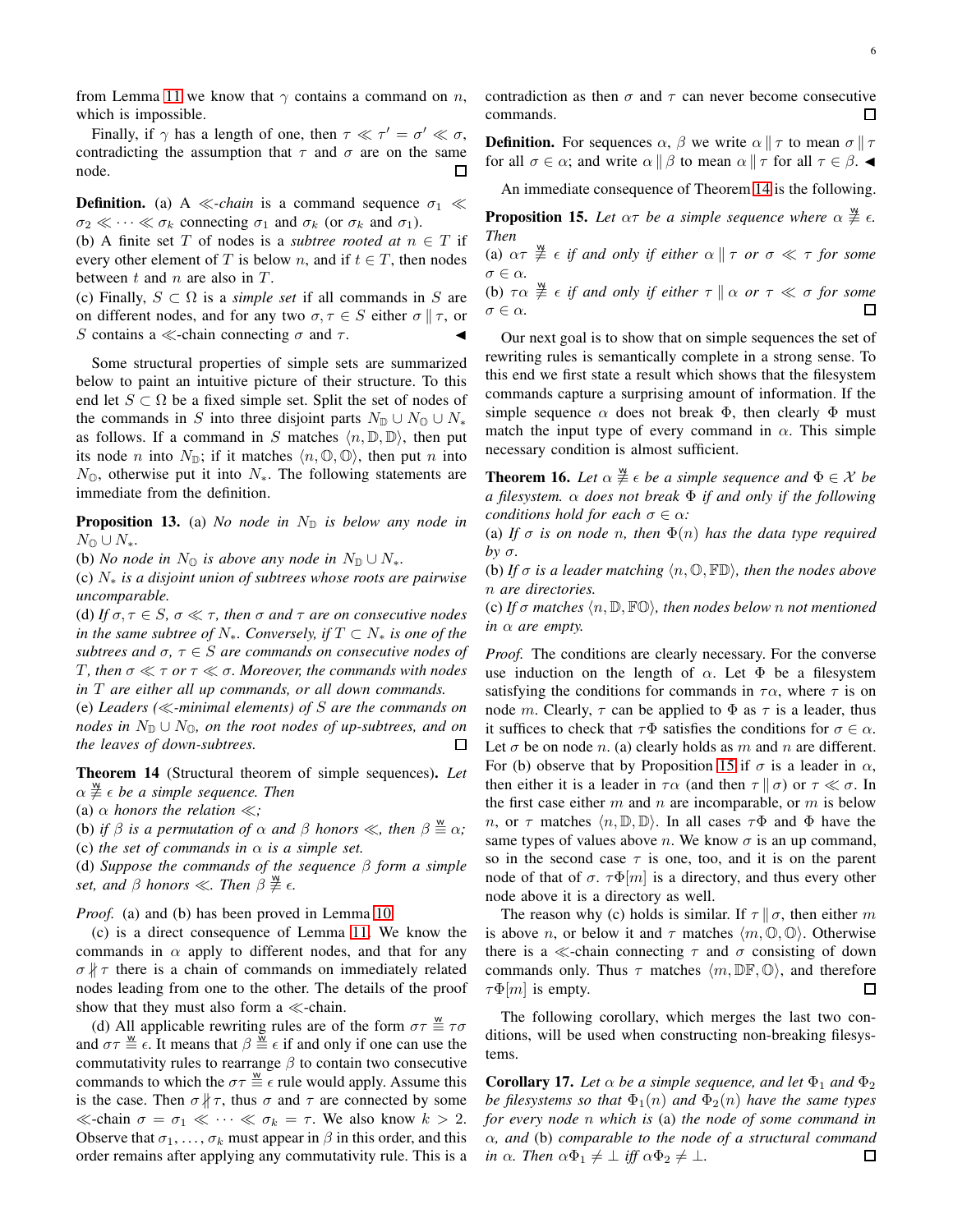<span id="page-6-4"></span>Theorem 18 (Completeness theorem for simple sequences). *For a simple sequence*  $\alpha$ , if  $\alpha \equiv \epsilon$ , then  $\alpha \equiv \epsilon$ . In general, if  $\alpha$  and  $\beta$  are simple sequences such that  $\alpha \equiv \beta$ , then  $\alpha \stackrel{\text{w}}{\equiv} \beta$ *provided there are at least two different values in each data type.*

*Proof.* a) Assume  $\alpha \neq \epsilon$ . It suffices to construct a filesystem Φ which satisfies the conditions of Theorem [16.](#page-5-2) Start with the empty filesystem. For each leader  $\sigma \in \alpha$  on a node *n* that does not match  $\langle n, \mathbb{O}, \mathbb{O} \rangle$ , change the nodes above n in  $\Phi$  to a directory value, and set  $n$  to a value matching the input type of σ.

After the process finishes, condition (a) of Theorem [16](#page-5-2) clearly holds for leaders. If  $\tau$  is not a leader, then it is either an up command or a down command. In the first case its leader is above  $\tau$ , thus the node of  $\tau$  is empty in  $\Phi$  (leaders are on uncompatible nodes), as required. If  $\tau$  is a down command, then its leader is below  $\tau$ , and then the node of  $\tau$  is a directory node. Condition (b) is clear from the construction. For (c) remark that non-empty values are only above nodes mentioned in  $\alpha$ .

b) Assume  $\alpha$  and  $\beta$  are simple sequences, and none of them breaks every filesystem. If they contain the same command set, then (b) of Theorem [14](#page-5-0) gives the claim, thus it suffices to show that, e.g., each command in  $\beta$  is also in  $\alpha$ . Let  $\sigma \in \beta$ be a command on node  $n$ , and  $\Phi$  be a filesystem on which both  $\alpha$  and  $\beta$  work. If  $\alpha$  does not contain any command on *n*, then  $(\beta \Phi)(n)$  differs from  $\Phi(n) = (\alpha \Phi)(n)$ , contradicting  $\alpha \equiv \beta$ , except when the replacement value in  $\sigma$  is the same as  $\Phi(n)$ . In this case, however,  $\Phi(n)$  can be replaced by another value from the same data type to force  $\Phi(n)$  and  $(\sigma \Phi)(n)$ be different. If  $\alpha$  contains a command  $\tau$  on n, then the input types of  $\sigma$  and  $\tau$  must be the same, and the replacement values of  $\sigma$  and  $\tau$  must be the same, thus  $\sigma$  and  $\tau$  are the same П commands.

In the case when there is only one value in some data type, the second part of the theorem does not remain true. For example, if there is only one element in the empty data type, then  $\langle n, \mathbb{O}, \mathsf{o} \rangle$  commands are guaranteed not to make any change to the filesystem, thus  $\alpha$  and  $\beta$  may contain additional commands of this type without changing their semantics. If these "nooperation" commands are deleted from the equivalent  $\alpha$  and  $\beta$  sequences extending their semantics, or if the rewriting rules are extended with removal rules for such commands as in [\[5\]](#page-9-5), then they become rewritable.

# V. UPDATE DETECTION

<span id="page-6-0"></span>Given the original filesystem  $\Phi$  and its copy  $\Phi_1$  modified at finitely many nodes, determine the simple update sequence  $\alpha \in \Omega^*$  for which  $\alpha \Phi = \Phi_1$  as follows:

- 1) For each node  $n \in \mathbb{N}$  where  $\Phi(n)$  and  $\Phi_1(n)$  differ, add the command  $\langle n, \text{tp}(\Phi(n)), \Phi_1(n) \rangle$  to the command set S.
- 2) Order S to become sequence  $\alpha$  which honors  $\ll$ .

The set S can be created by traversing  $\Phi$  and  $\Phi_1$  simultaneously. Every command set can be ordered to honor ≪ by first creating the transitive closure of ≪, and then using topological sort. The sorting procedure is clearly quadratic in the number of commands.

<span id="page-6-2"></span>Theorem 19 (Correctness of update detection). *The simple command sequence* α ∈ Ω ∗ *returned by the update detector works as expected:*  $\alpha \Phi = \Phi_1$ .

*Proof.* By Theorem [9](#page-3-7) there is a command sequence  $\beta$  such that  $\beta \Phi = \Phi_1$ , and this command set consists of exactly the commands in the above set  $S$ . By Theorem [14](#page-5-0) this set  $S$  is simple, and any ordering of S honoring  $\ll$  is semantically equivalent to  $\beta$ .  $\Box$ 

<span id="page-6-3"></span>**Theorem 20.** *Suppose*  $\Phi_1 = \alpha^* \Phi$  *for some command sequence* α ∗ *. Then there is a simple sequence* α *such that*  $\Phi_1 = \alpha \Phi$ . This  $\alpha$  can be computed from  $\alpha^*$  in quadratic *time.*

*Proof.* By Theorem [12](#page-4-1) there exists a simple sequence  $\alpha$  such that  $\alpha^* \stackrel{\text{w}}{\sqsubseteq} \alpha$ , and then  $\alpha \Phi = \Phi_1$ . The proof also indicates a quadratic algorithm generating  $\alpha$ . For each command  $\sigma \in \alpha^*$ search backward from  $\sigma$  to find the first command  $\tau \in \alpha^*$ which is on the same node as  $\sigma$ . If such a  $\tau$  is found, then use commutativity rules to move  $\tau$  ahead and  $\sigma$  backward until  $\tau$  and  $\sigma$  are next to each other, and then replace them by a  $\Box$ single command.

# VI. REFLUENT SEQUENCES

<span id="page-6-1"></span>Recall that two simple command sequences  $\alpha$  and  $\beta$  are *refluent* if there is a filesystem which neither  $\alpha$  nor  $\beta$  breaks. Using the  $\models$  notation, it can be expressed as  $\{\alpha, \beta\} \not\models \epsilon$ . This section starts with a characterization of refluent pairs in the special case when the node sets of  $\alpha$  and  $\beta$  are disjoint. A general reduction theorem together with a partial converse is provided for the case when  $\alpha$  and  $\beta$  share commands on the same node.

<span id="page-6-5"></span>Theorem 21 (Refluent sequences). *The node-disjoint nonbreaking simple sequences* α *and* β *are refluent if and only if for each leader* σ *in* α *one of the following conditions hold:*

- $\sigma \parallel \beta$ *, or*
- $\sigma$  matches  $\langle n, \mathbb{O}, \mathbb{FD} \rangle$  and there is a command on  $\uparrow n$  in  $\beta$  matching  $\langle \uparrow n, \mathbb{D}, \mathbb{F}\mathbb{O} \rangle$ , or
- σ *matches*  $\langle \uparrow n, \mathbb{D}, \mathbb{FO} \rangle$  *and some leader in* β *matches*  $\langle n, \mathbb{O}, \mathbb{F} \mathbb{D} \rangle$ ;

*and the symmetric statements hold for each leader in* β*.*

*Proof.* Assume first that  $\alpha$ ,  $\beta$  satisfy the above conditions. Create the filesystem Φ by repeating the process indicated in Theorem [18](#page-6-4) for both  $\alpha$  and  $\beta$ : start from the empty filesystem, and for each leader in  $\alpha$  and in  $\beta$  execute the described modifications of Φ. Conditions of this theorem guarantee that Theorem [16](#page-5-2) applies equally to  $\Phi$  and  $\alpha$  and to  $\Phi$  and  $\beta$ .

For the converse suppose  $\alpha$  and  $\beta$  are refluent and  $\sigma$  is a leader in  $\alpha$ . By Theorem [14](#page-5-0) there is an equivalent permutation of  $\alpha$  which starts with  $\sigma$ ; and then the pair  $\{\sigma, \beta\}$  is refluent as well. Thus we may suppose that the first sequence consists of this single leader only; let the node of  $\sigma$  be n.

If  $\sigma$   $\beta$  then we are done, so suppose otherwise, which means that there is a command  $\tau \in \beta$  on a node m comparable to n.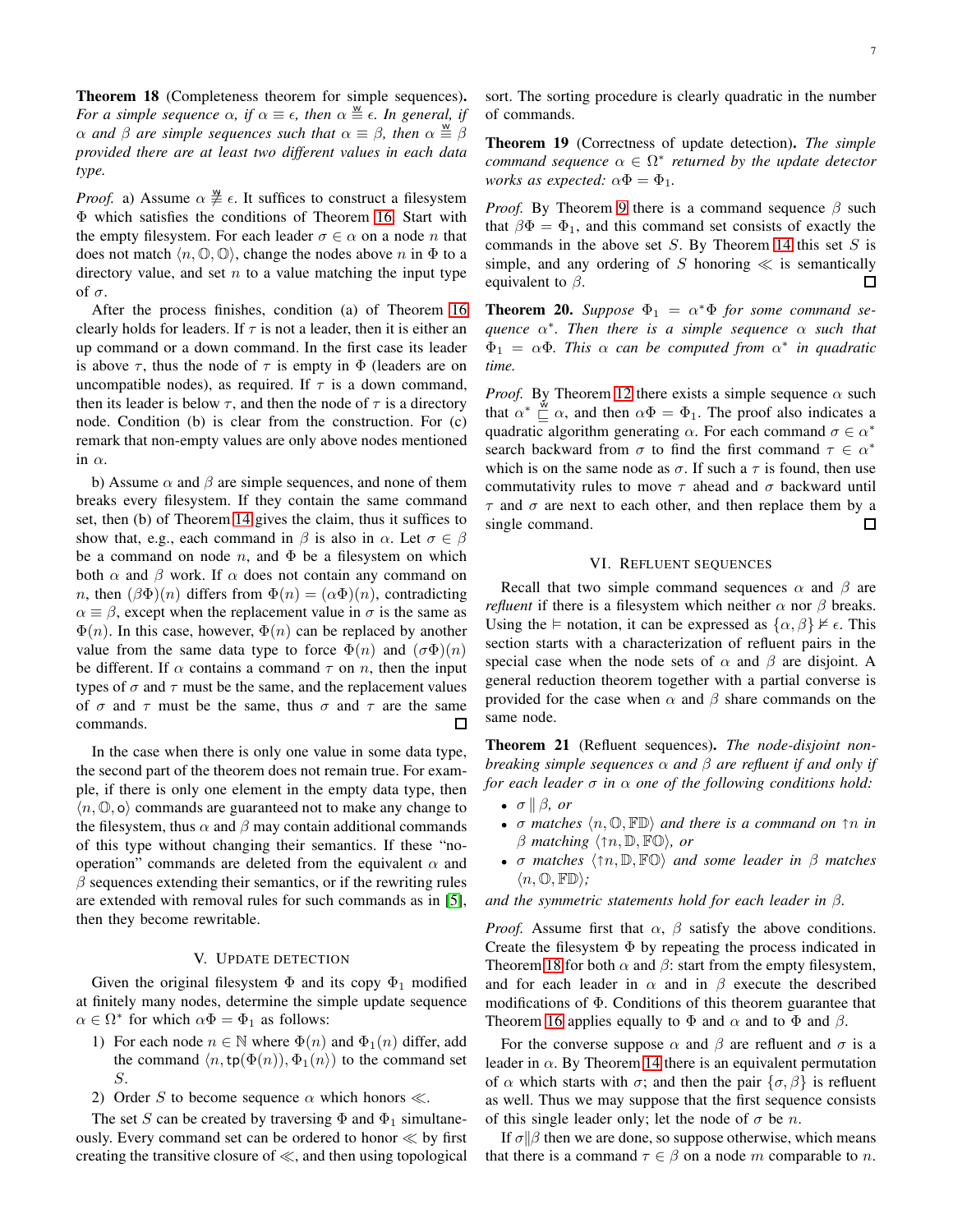Let  $\Phi$  be a filesystem neither  $\sigma$  nor  $\beta$  breaks. If m is below n, then  $\Phi(n)$  is a directory (as  $\tau$  is not an  $\langle n, \mathbb{O}, \mathbb{O} \rangle$  command and there are no commands on n in  $\beta$ ). As  $\sigma$  changes  $\Phi(n)$  to a non-directory, every node below  $n$  is empty – in particular,  $\Phi(m)$  is empty. Now  $\tau$  changes  $\Phi(m)$  to a non-empty value, thus  $\tau$  is an up command. Consider the leader of the subtree of  $\tau$ , let it be  $\tau'$  on node  $m' \preceq m$ . There are no commands in  $\beta$  above  $m'$ , and there are structural commands in  $\beta$  on every node between  $m'$  and  $m$ . Consequently  $m'$  is below  $n$ , and just before  $\tau'$  is executed, the content of all nodes on and above  $m'$  are the same as in  $\Phi$ . As in  $\Phi$  all nodes below n are empty,  $m'$  must be the child of n, and the leader  $\tau'$  matches  $\langle m', \mathbb{O}, \mathbb{F} \mathbb{D} \rangle$ , while  $\sigma$  matches  $\langle \uparrow m', \mathbb{D}, \mathbb{F} \mathbb{O} \rangle$ .

The last case is when  $n$  is below the node of some command in β. Consider  $\tau \in \beta$  on the node m above n such that no command in  $\beta$  is on a node between n and m. As  $\sigma$  is not a  $\langle n, \mathbb{O}, \mathbb{O} \rangle$  command, and  $\sigma \Phi$  is not broken, all nodes above m are directories.  $\tau$  is not  $\langle m, \mathbb{D}, \mathbb{D} \rangle$ , and when executed, the content at nodes between n and m is the original value of  $\Phi$ . As  $\beta$  does not break  $\Phi$ , m must be the parent of n, and  $\Phi(n)$ must be empty, leading to the second possibility.  $\Box$ 

Next we consider the general case when the simple sequences can share commands on the same node. The following lemmas will be used later.

<span id="page-7-3"></span>Lemma 22. *Suppose* α*,* β *are refluent simple sequences and*  $\tau_1, \tau_2 \in \beta$  are such that  $\tau_1 \ll \tau_2$ . If  $\tau_2 \parallel \alpha$ , then  $\tau_1 \parallel \alpha$ .

*Proof.* Consider first the case when  $\tau_1 \ll \tau_2$  matches  $\langle n, \mathbb{DF}, \mathbb{O} \rangle \ll \langle \uparrow n, \mathbb{D}, \mathbb{FO} \rangle$ . It suffices to consider commands  $\sigma \in \alpha$  which are on a node comparable to *n*. If there is a  $\sigma$ on *n*, then its input type is the same as that of  $\tau_1$ , namely not  $\mathbb{O}$ , and then  $τ_2$   $\nparallel$  σ. For the same reason σ cannot be on  $τn$ . Thus  $\sigma$  is either below *n*, or above  $\uparrow n$ , and in both cases  $\tau_2 || \sigma$ implies  $\tau_1 \parallel \sigma$ .

In the second case the pair matches  $\langle \uparrow n, \mathbb{OR}, \mathbb{D} \rangle \ll$  $\langle n, \mathbb{O}, \mathbb{F} \mathbb{D} \rangle$ .  $\sigma \in \alpha$  cannot be on  $\uparrow n$  as the input type of  $\tau_1$ is not  $\mathbb{D}$ , and so  $\tau_2 \nparallel \sigma$  would hold. Otherwise, if  $\sigma$  is above  $\lceil n \rceil$  then  $\tau_2 \rceil \sigma$  implies  $\tau_1 \rceil \sigma$ . In the remaining cases the node m of  $\sigma$  is below  $\uparrow n$ . The input type of  $\tau_1$  is not a directory, thus every command below  $\uparrow n$  must have  $\mathbb O$  as input type by Theorem [16.](#page-5-2) If the output type of  $\sigma$  is also  $\mathbb{O}$ , then we are done. If not, then  $\sigma$  is an up command, and consider the leader (in  $\alpha$ ) of  $\sigma$ ; there is a command in  $\alpha$  on every node between  $m$  and the leader. Every node above the leader is a directory (Theorem [16\)](#page-5-2), thus this leader must be on or above  $\uparrow n$ . But then  $\alpha$  has a command on  $\uparrow n$ , which is a contradiction.  $\Box$ 

<span id="page-7-2"></span>Lemma 23. *Suppose* τα *and* β *are non-breaking simple sequences, and*  $\tau \parallel \beta$ *. If*  $\alpha$  *and*  $\beta$  *are refluent, then so are* τα *and* β*.*

*Proof.* Let  $\tau$  be on the node n, and  $\Phi$  be a filesystem which neither  $\alpha$  nor  $\beta$  breaks. Our aim is to construct a filesystem Ψ on which both  $τα$  and  $β$  work. As  $τα$  is non-breaking, by Proposition [15](#page-5-1) either  $\tau \parallel \alpha$  or  $\tau \ll \sigma$  for some  $\sigma \in \alpha$ .

If  $\tau \parallel \alpha$ , then to get  $\Psi$ , change  $\Phi(n)$  to a value matching the input type of  $\tau$ , all nodes above n to a directory value (except when  $\tau$  matches  $\langle n, \mathbb{O}, \mathbb{O} \rangle$ ), and all nodes below n to

an empty value (except when  $\tau$  matches  $\langle n, \mathbb{D}, \mathbb{D} \rangle$ ). Clearly,  $\tau$ is applicable to  $\Psi$ , and according to Corollary [17,](#page-5-3) neither  $\beta$ breaks  $\Psi$ , nor  $\alpha$  breaks  $\tau\Psi$ .

If  $\tau \ll \sigma$  matches  $\langle n, \mathbb{DF}, \mathbb{O} \rangle \ll \langle \uparrow n, \mathbb{D}, \mathbb{FO} \rangle$ , then  $\Phi(\uparrow n)$ is a directory, and  $\Phi(n)$  is empty by Theorem [16](#page-5-2) (as n is not mentioned in  $\alpha$ ). To get  $\Psi$ , change  $\Phi$  only at n to a value matching the input type of  $\tau$ . Then  $\Psi$  is a filesystem, and due to Corollary [17](#page-5-3)  $\beta$  does not break Ψ, and  $\alpha$  does not break  $\tau\Psi.$ 

Finally, if  $\tau$  matches  $\langle n, \mathbb{O}F, \mathbb{D} \rangle$ , then  $\sigma$  is an up command on a child of *n*, consequently  $\Phi(n)$  is a directory. All commands in  $\alpha$  and in  $\beta$  with a node below n have the empty input type. In this case in  $\Phi$  change the content of every node below  $n$  to an empty value, and at  $n$  to a value matching the input type of  $\tau$ . Then  $\Psi$  is a filesystem, and, as before, both  $\tau \alpha$  and  $\beta$  can be applied to  $\Psi$ .  $\Box$ 

Recall that  $tp(\sigma) = tp(\tau)$  if these commands are on the same node, and have the same input and the same output types.

<span id="page-7-0"></span>**Lemma 24.** *Suppose*  $\alpha$  *and*  $\beta$  *are refluent simple sequences,*  $\sigma \in \alpha$ ,  $\tau \in \beta$ , and  $\sigma \ll \tau$ . Then there is a  $\sigma' \in \beta$  such that  $\text{tp}(\sigma) = \text{tp}(\sigma').$ 

*Proof.* Let  $\Phi$  be a filesystem on which both  $\alpha$  and  $\beta$  work, and suppose by contradiction that  $\beta$  has no structural command on the node of  $\sigma$ . Distinguish two cases based on the pattern of  $\sigma \ll \tau$ . If it is  $\langle n, \mathbb{DF}, \mathbb{O} \rangle \ll \langle \uparrow n, \mathbb{D}, \mathbb{FO} \rangle$ , then  $\Phi(n)$ matches the input type of  $\sigma$  (as otherwise  $\alpha$  would break Φ), in particular  $Φ(n)$  is not empty. As  $β$  has no structural command on n,  $\beta$  does not change the type of  $\Phi(n)$ . But when  $\tau$  is executed,  $\Phi(\uparrow n)$  becomes a non-directory, which breaks the filesystem.

In the second case the pattern is  $\langle \uparrow n, \mathbb{O} \mathbb{F}, \mathbb{D} \rangle \ll \langle n, \mathbb{O}, \mathbb{F} \mathbb{D} \rangle$ . Then  $\Phi(\uparrow n)$  is not a directory and  $\beta$  keeps the value type stored here. However  $\tau$  adds a non-empty value at n breaking the filesystem.

Thus  $\beta$  contains a structural command  $\sigma'$  on the node of σ. Since α and β are refluent simple sequences, the input types of  $\sigma$  and  $\sigma'$  are the same (both are applicable to the same node). By Theorem [14](#page-5-0)  $\sigma' \ll \tau$  must also hold (as  $\sigma'$ ) and  $\tau$  are structural commands on immediate relatives in a non-breaking simple sequence). Combined with the fact that  $\sigma \ll \tau$  and  $\sigma' \ll \tau$  implies that  $\sigma$  and  $\sigma'$  have the same output type, the lemma follows. □

**Definition.** Write  $\alpha \cap^{tp} \beta$  for the set of commands from  $\alpha$ which are on the same node, have the same input type and the same output type as some command in  $\beta$ :

$$
\alpha \cap^{\text{tp}} \beta = \{ \sigma \in \alpha : \text{tp}(\sigma) = \text{tp}(\tau) \text{ for some } \tau \in \beta \}.
$$

Clearly, if  $\alpha$  and  $\beta$  are simple, the elements of  $\alpha \cap^{tp} \beta$  and  $\beta \cap^{tp} \alpha$  are in a one-to-one correspondence: a command in one set corresponds to the command in the other set on the same node; the pairs share the node, the input type, and the output type.

<span id="page-7-1"></span>Theorem 25 (Reduction of refluent sequences). *Suppose* α *and*  $\beta$  *are refluent simple sequences. Then*  $\alpha \equiv \alpha_1 \alpha_2$  *and*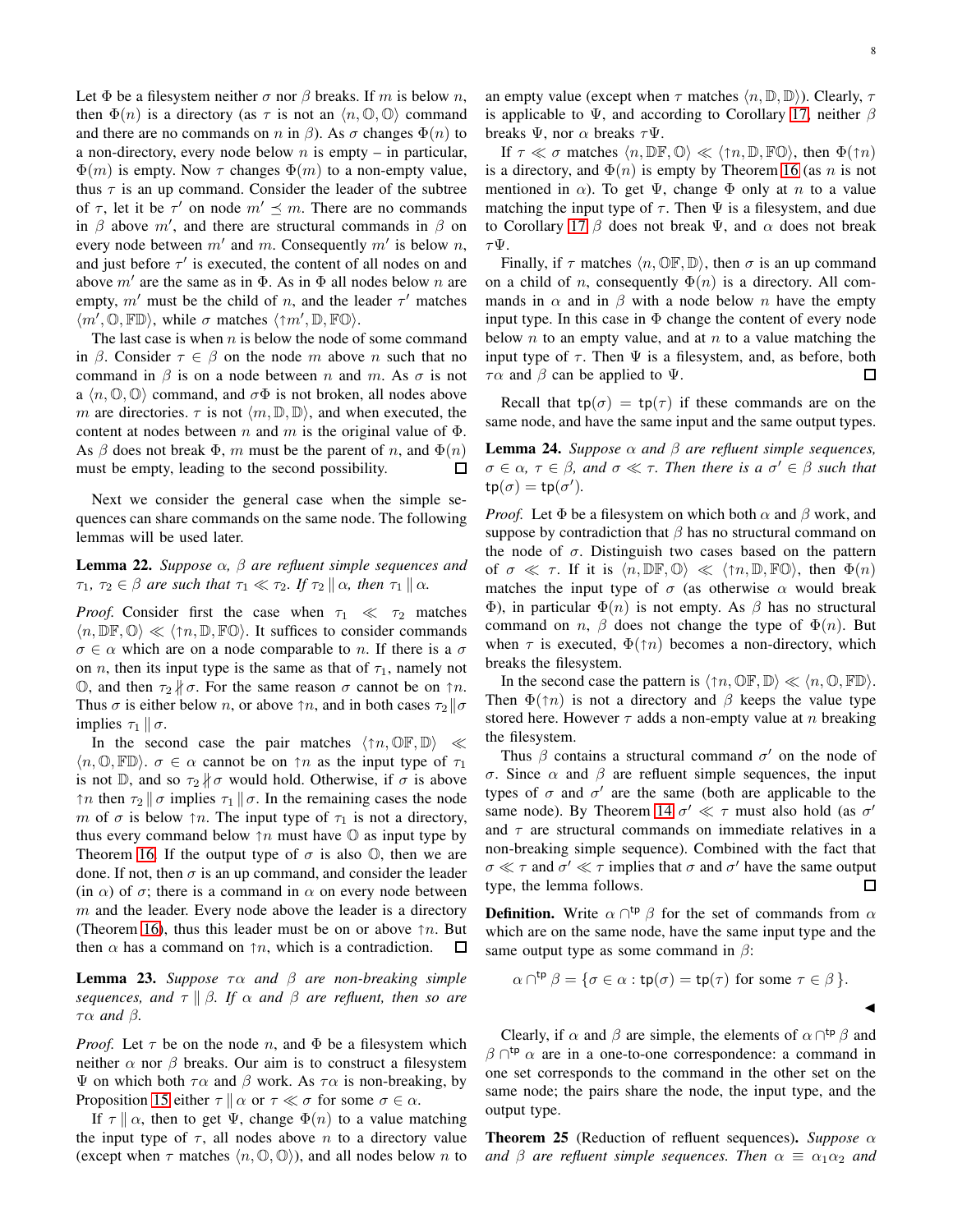$\beta \equiv \beta_1 \beta_2$  *where*  $\alpha_1$  *consists of commands in*  $\alpha \cap^{tp} \beta$ *, and*  $\beta_1$ *consists of commands in*  $\beta \cap^{tp} \alpha$ *. Furthermore*  $\alpha_2$  *and*  $\beta_2$  *are refluent.*

*Proof.* The first part of the theorem follows from the structural Theorem [14](#page-5-0) after we show that if for any two commands  $\sigma \ll \tau$  from  $\alpha$  such that  $\tau \in \alpha_1$ , then  $\sigma \in \alpha_1$  as well. But this is immediate from Lemma [24.](#page-7-0)

To see the second part, observe that the simple command sets of  $\alpha_1$  and  $\beta_1$  are on the same node set with the same input and output types. Consequently for any filesystem Φ,  $\alpha_1 \Phi$  and  $\beta_1 \Phi$  have the same data type (but not necessarily the same value) at every node. Thus if  $\alpha_2(\alpha_1\Phi) \neq \perp$  and  $\beta_2(\beta_1\Phi) \neq \bot$ , then  $\beta_2(\alpha_1\Phi) \neq \bot$  as well, showing that  $\alpha_2$ and  $\beta_2$  are refluent indeed. П

A partial converse of Theorem [25](#page-7-1) is true.

<span id="page-8-3"></span>**Theorem 26.** *Suppose*  $\gamma \alpha$  *and*  $\gamma \beta$  *are non-breaking simple sequences. They are refluent if and only if*  $\alpha$  *and*  $\beta$  *are refluent.* 

*Proof.* The direction that if  $\gamma \alpha$  and  $\gamma \beta$  are refluent, then so are  $\alpha$  and  $\beta$  is clear. The other direction follows from the special case when  $\gamma$  consists of a single command  $\tau$ . For this case, however, an easy adaptation of the proof of Lemma [23](#page-7-2) works. 口

# VII. RECONCILIATION

<span id="page-8-0"></span>Let us revisit the problem of file synchronization. We have two simple sequences  $\alpha$  and  $\beta$  which create two divergent replicas of the same original filesystem. The goal is to find (preferably maximal) subsets which can then be carried over to the other copy without destroying local modifications.

**Definition.** (a) The sequence  $\beta'$  formed from commands in  $\beta$ is a *reconciler for*  $\alpha$  *over*  $\beta$ , if  $\beta'$  does not destroy any local change made by  $\alpha$ , and is always applicable after  $\alpha$  in the sense that  $\{\alpha, \beta\} \models \alpha \beta'$ .

(b) The sequences  $\alpha$  and  $\beta$  are *confluent* if they are refluent, and there are reconcilers  $\beta'$  and  $\alpha'$  which create identical results, written succinctly as  $\{\alpha, \beta\} \models \alpha \beta' \equiv \beta \alpha'$ .  $\cdot$   $\cdot$   $\cdot$ 

<span id="page-8-2"></span>Theorem 27 (Confluent node-disjoint sequences). *The nodedisjoint non-breaking simple sequences* α *and* β *are confluent if and only if*  $\alpha \parallel \beta$ *. In this case the reconciler sequences are* β *and*  $\alpha$  *respectively as*  $\{\alpha, \beta\} \models \alpha\beta \equiv \beta\alpha$ *.* 

*Proof.* Suppose  $\alpha$  and  $\beta$  are applied to the filesystem  $\Phi$ . We may assume that each command actually changes the content of the filesystem. Let  $\beta'$  and  $\alpha'$  be the reconcilers, that is,  $\alpha\beta' \equiv \beta\alpha'$ . If  $\sigma \in \beta$  on node *n* were not in  $\beta'$ , then  $(\alpha\beta')\Phi$ has the original content at n, while  $(\beta \alpha')\Phi$  has a different value as changed by  $\sigma$ . Thus  $\beta'$  contains all commands of  $\beta$ , and as it is non-breaking, it is equivalent to  $\beta$  by Theorem [14.](#page-5-0) Consequently  $\beta' = \beta$  and  $\alpha' = \alpha$  satisfy  $\alpha\beta \equiv \beta\alpha$ . As  $\alpha\beta$ and  $\beta \alpha$  are non-breaking simple sequences, both honor  $\ll$ . By Theorem [14](#page-5-0) it means that  $\alpha \parallel \beta$ .

For the other direction assume  $\alpha$ ,  $\beta$  are node-disjoint, nonbreaking sequences such that  $\alpha||\beta$ . By Theorem [14](#page-5-0)  $\alpha\beta \equiv \beta\alpha$ , thus it suffices to show that  $\{\alpha, \beta\} \models \alpha\beta$ . The command sets of  $\alpha$  and  $\beta$  are simple. As  $\alpha \parallel \beta$ , the same is true for the command set of  $\alpha \cup \beta$ ; moreover  $\alpha \beta$  is an ordering of this simple set which honors  $\ll$ . In particular,  $\alpha\beta$  is non-breaking. Let  $\Phi$  be a filesystem which neither  $\alpha$  nor  $\beta$  breaks, that is, conditions of Theorem [16](#page-5-2) hold for  $\alpha$  and  $\beta$ . Since  $\alpha||\beta$ , every leader in  $\alpha\beta$  is either a leader in  $\alpha$ , or is a leader in  $\beta$ . From here it follows that the same conditions hold for the sequence  $\alpha\beta$ , meaning  $(\alpha\beta)\Phi \neq \bot$ , as required.  $\Box$ 

To state the main result of this section we need some additional definitions. Recall that  $\alpha \cap^{tp} \beta$  is the set of those commands from  $\alpha$  which have the same node, same input type and same output type as some command in  $\beta$ .

**Definition.** The set of commands in  $\alpha$  not in  $\alpha \cap^{tp} \beta$  is denoted by  $\alpha \searrow^{tp} \beta$  as

$$
\alpha \searrow^{\text{tp}} \beta = \{ \sigma \in \alpha : \text{for every } \tau \in \beta, \text{ tp}(\sigma) \neq \text{tp}(\tau) \}.
$$

Finally, let us define

$$
\mathcal{R}(\beta \mid \alpha) = \{ \tau \in \beta^{\text{tp}} \alpha : \tau \mid \alpha^{\text{tp}} \beta \}.
$$

When this set is used as a sequence, it is ordered so that the ordering honors ≪. Any two such ordering gives equivalent sequences by Theorem [14.](#page-5-0)

<span id="page-8-1"></span>Theorem 28. *Let* α*,* β *be refluent simple sequences. Then* (a)  $\mathcal{R}(\beta | \alpha)$  *is a reconciler for*  $\alpha$  *over*  $\beta$ *.* (b) If  $\beta'$  is a reconciler, then  $\beta' \subseteq \mathcal{R}(\beta \mid \alpha)$ .

*Proof.* (a) By the Reduction Theorem [25,](#page-7-1)  $\alpha$  and  $\beta$  can be equivalently rearranged as  $\alpha_1 \alpha_2$  and  $\beta_1 \beta_2$  where  $\alpha_1$  consists of the commands of  $\alpha \cap^{tp} \beta$ ,  $\alpha_2$  consists of the commands of  $\alpha \xi^{\mathsf{tp}}$  β, and similarly for  $\beta_1$  and  $\beta_2$ . Recall that by the same theorem  $\alpha_2$  and  $\beta_2$  are also refluent.

We claim that  $\beta_2$  can be rearranged so that it starts with  $\mathcal{R}(\beta \mid \alpha)$ . To this end we only need to show that if  $\tau_1 \ll \tau_2$ are in  $\beta_2$  and  $\tau_2 \in \mathcal{R}(\beta|\alpha)$ , then so is  $\tau_1$ . By definition  $\tau \in \beta_2$ is in  $\mathcal{R}(\beta | \alpha)$  iff  $\tau \| \alpha_2$ . Thus  $\tau_2 \| \alpha_2$ , and then by Lemma [22](#page-7-3) we have  $\tau_1 \parallel \alpha_2$ , as required.

Therefore  $\beta_2 \equiv \beta' \beta''$  where  $\beta'$  consists of the commands in  $\mathcal{R}(\beta | \alpha)$ . Now  $\beta'$  and  $\alpha_2$  are node-disjoint non-breaking refluent sequences such that  $\beta' || \alpha_2$ . Theorem [27](#page-8-2) gives that in this case  $\{\alpha_2, \beta'\}\models \alpha_2\beta'$ , and then by Theorem [26](#page-8-3) we have  $\{\alpha, \beta\} \models \alpha\beta'$ , proving that  $\mathcal{R}(\beta \mid \alpha)$  is indeed a reconciler.

(b) Suppose  $\beta'$  is a reconciler, in particular  $\{\alpha, \beta\} \models \alpha \beta'$ . Then  $\alpha\beta'$  and  $\beta$  are also refluent, consequently, by Theorem [25,](#page-7-1)  $\alpha \equiv \alpha_1 \beta' \alpha_2$  and  $\beta \equiv \beta_1 \beta' \beta_2$  where  $\alpha_1$  and  $\beta_1$  are the commands from  $\alpha \cap^{tp} \beta$  and  $\beta \cap^{tp} \alpha$ , respectively. As  $\beta' \alpha_2$  is a non-breaking simple sequence, if  $\beta' | \alpha_2$  then according to Theorem [14](#page-5-0) there are  $\tau \in \beta'$  and  $\sigma \in \alpha_2$  such that  $\tau \ll \sigma$ . But  $\alpha$  and  $\beta$  are refluent,  $\tau \in \beta$ ,  $\sigma \in \alpha$ , and then Lemma [24](#page-7-0) gives that there is a  $\tau' \in \alpha$  such that  $tp(\tau') = tp(\tau)$ meaning that  $\tau \in \beta_1$ , which is impossible. Thus  $\beta' \parallel \alpha_2$  and then  $\beta' \subseteq \mathcal{R}(\beta | \alpha)$ .  $\Box$ 

It should be clear that  $\mathcal{R}(\beta \mid \alpha)$  can be determined from the simple sequences  $\alpha$  and  $\beta$  in quadratic time. Split the commands in  $\alpha$  into the sets  $\alpha \cap^{tp} \beta$  and  $\alpha \setminus^{tp} \beta$ , and similarly for  $\beta$ . Then go over each element of  $\beta\zeta^{tp}\alpha$  and check whether it satisfies  $\tau \parallel \alpha \searrow^{tp} \beta$ . As  $\beta$  honors  $\ll$ , keeping elements of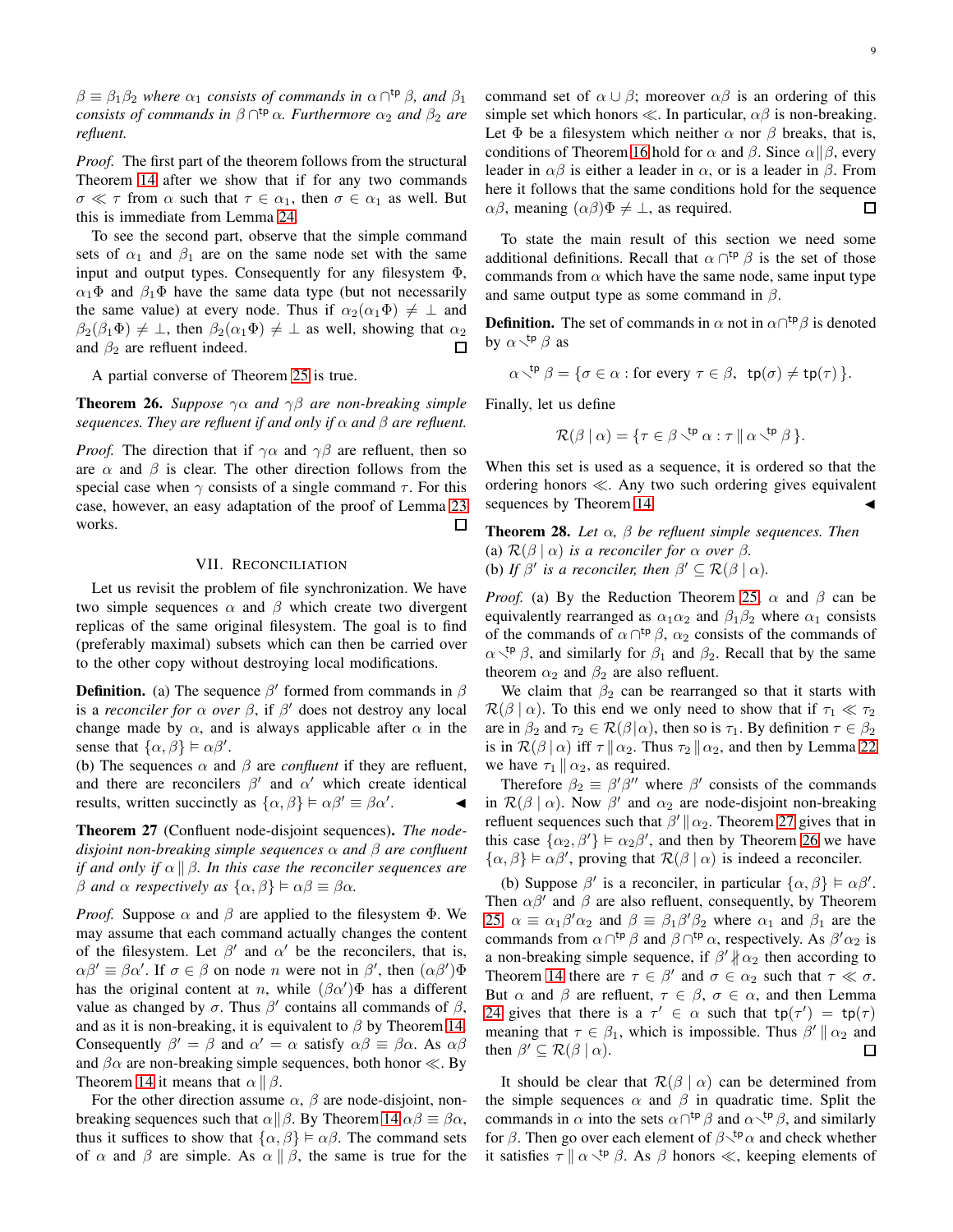$\mathcal{R}(\beta | \alpha)$  in the same order as they are in  $\beta$  provides a correct ordering of  $\mathcal{R}(\beta | \alpha)$ .

We can write the refluent sequences as  $\alpha \equiv \alpha_1 \mathcal{R}(\alpha \mid \beta) \alpha_3$ where  $\alpha_1$  consists of commands in  $\alpha \cap^{tp} \beta$ , and similarly for  $\beta$ . Unresolved conflicts come from two sources. First, the matching commands in  $\alpha_1$  and  $\beta_1$  might store different values (of the same type) at the same node, which would override a local change made by  $\alpha$ . These conflicts should be resolved by some content negotiation. Second, a command  $\sigma \in \beta_3$  is either on the same node as some command in  $\alpha$  (actually, in  $\alpha_3$ ) assigning a different value type thus again overriding a local change, or  $\sigma \nparallel \alpha_3$ . In this latter case executing  $\sigma$  after  $\alpha$ (or even after  $\alpha \mathcal{R}(\beta | \alpha)$ ) would break the filesystem.

Finally, let us state an immediate consequence of Theorem [28](#page-8-1) of which Theorem [27](#page-8-2) is a special case.

<span id="page-9-11"></span><span id="page-9-6"></span>**Theorem 29.** *The refluent simple sequences*  $\alpha$  *and*  $\beta$  *are confluent if and only if*  $\alpha \cap^{tp} \beta = \beta \cap^{tp} \alpha$  *and*  $\alpha \setminus^{tp} \beta \|\beta \setminus^{tp} \alpha$ *.* 

# VIII. CONCLUSION

Our main motivation was to generalize and extend some of the results from [\[5\]](#page-9-5) in a more abstract setting, and concentrated mainly on proving several characterization results of this intriguing algebraic model. One of the main contributions of [\[5\]](#page-9-5) is the model of filesystems and filesystem commands, which have been adopted here as well. The semantics of command sequences is defined through their action on the filesystems, which gives rise to semantic equivalence and semantic validity. Two sequences are semantically equivalent if they have the same effect on all filesystems, while the sequence  $\alpha$  is semantically valid on a filesystem  $\Phi$  if  $\alpha$  can be executed on Φ without breaking it. This semantical validity shares many properties of the "logically valid" notion of mathematical logic as discussed in Proposition [1.](#page-2-1) Similarly, the *non-breaking* property of sequences corresponds to that of consistency or satisfiability in logic. The set of filesystem commands is also *functionally complete*: if two filesystems differ at finitely many nodes, then there is a *simple* command sequence transforming one into the other as shown by Theorem [9.](#page-3-7)

Command sequences can be manipulated syntactically by applying the *rewriting rules* defined in Proposition [7.](#page-3-4) Every sequence can be rewritten into a simple sequence while extending its semantics (Theorem [12\)](#page-4-1), and two simple sequences are semantically equivalent if and only if they can be rewritten into each other (Theorem [18\)](#page-6-4). By Theorem [14](#page-5-0) the semantics of a simple sequence is uniquely determined by the *set of its commands*; each feasible ordering (which can be found in quadratic time) of such a simple set gives a sequence with the same semantics. The existence of an effective update detector algorithm follows easily from these properties yielding the statements in Theorem [2.](#page-2-0)

Two simple sequences are *refluent* if they are jointly consistent: there is a filesystem which neither of them breaks. The problem of syntactical characterization of such sequence pairs seems to be hard and have been solved only partially. Theorem [21](#page-6-5) gives a complete characterization for the special case of node-disjoint sequences. By Theorems [25](#page-7-1) and [26](#page-8-3) commands

on the same node with the same input and same output type can be ignored.

Reconciliation is a relaxed notion of confluence: given two simple sequences  $\alpha$  and  $\beta$ , can we add further commands (without overriding the effects of old ones) to these sequences so that  $\alpha\beta' \equiv \beta\alpha'$ ? Theorem [29](#page-9-11) gives a complete characterization when sequences are confluent, while by Theorem [28](#page-8-1) there is a unique maximal reconciler for any pair of refluent simple sequences. This result justifies Theorem [3.](#page-3-1) It is an open problem whether they remain valid when the reconciliation should be applied for more than two replicas.

We have assumed that all three data types  $\mathbb{D}, \mathbb{F}, \mathbb{O}$  contain at least two elements; this fact was used in the proof of the Completeness theorem [18.](#page-6-4) When one (or more) of them has a single element only, the corresponding transient command should be deleted, as explained at the end of Section [IV.](#page-4-0) With that modification all theorems remain valid.

During the preparation of this work we have looked at changing, relaxing, or modifying several parameters of the chosen model, without any success. One such modification was to use more than three value types. The resulting filesystem semantics (using various restrictions on how the values vary along each branch) with the corresponding command set did not lead to any syntactical characterization of semantically equivalent sequences. It is an interesting and intriguing problem to understand why this particular semantics is so powerful and, at the same time, so tractable.

#### ACKNOWLEDGMENT

The research of the second author (L. Csirmaz) has been supported by the GACR project number 19-04579S which is thankfully acknowledged.

#### **REFERENCES**

- <span id="page-9-9"></span>[1] F. Baader, T. Nupkow. *Term rewriting and All That*. Cambridge Univ. Press, 1998
- <span id="page-9-3"></span>[2] S. Balasubramaniam and B. C. Pierce. What is a File Synchronizer? In *Proceedings of the 4th Annual ACM/IEEE International Conference on Mobile Computing and Networking.* New York, NY. ACM, 1998, pp. 98–108
- <span id="page-9-10"></span>[3] M. Beaudry. Finite Idempotent Grupoids and Regular Languages. *Informatique Th´eorique et Applications*, 1998, vol 32, pp. 127–140
- <span id="page-9-7"></span>[4] C. Berzan and N. Ramsey. Summer Scholars Technical Report. *Tufts University*, Medford, MA, 2010. Available as [http://thirld.com/files/summerscholars](http://thirld.com/files/summerscholars_) techreport.pdf
- <span id="page-9-5"></span>[5] E. P. Csirmaz. Algebraic File Synchronization: Adequacy and Completeness. [arXiv:1601.01736](http://arxiv.org/abs/1601.01736)
- <span id="page-9-0"></span>[6] A-M. Kermarrec and A. Rowstron and M. Shapiro and P. Druschel. The IceCube Approach to the Reconciliation of Divergent Replicas. In *Proceedings of the Twentieth Annual ACM Symposium on Principles of Distributed Computing.* New York, NY. ACM, 2001, pp. 210–218
- <span id="page-9-1"></span>[7] V. Martins and E. Pacitti and P. Valduriez. Distributed semantic reconciliation of replicated data. in *Proc. of CDUR*, Paris, France. CNAM, 2005, pp. 48–53
- <span id="page-9-2"></span>[8] B. C. Pierce and J. Vouillon. What's in Unison? A Formal Specification and Reference Implementation of a File Synchronizer. *U. of Pennsylvania Technical Reports (CIS) 40*, 2004. Available as [http://repository.upenn.edu/cis](http://repository.upenn.edu/cis_)\_reports/40
- <span id="page-9-8"></span>[9] N. Ramsey and E. Csirmaz. An Algebraic Approach to File Synchronization. In *Proceedings of the Joint 8th European Software Engineering Conference and 9th ACM SIGSOFT Symposium on the Foundations of Software Engineering.* New York, NY. ACM, 2001, pp. 175–185.
- <span id="page-9-4"></span>[10] Y. Saito and M. Shapiro. Optimistic Replication. in *ACM Computing Surveys* 2005, vol. 37, no. 1. pp. 42–81.